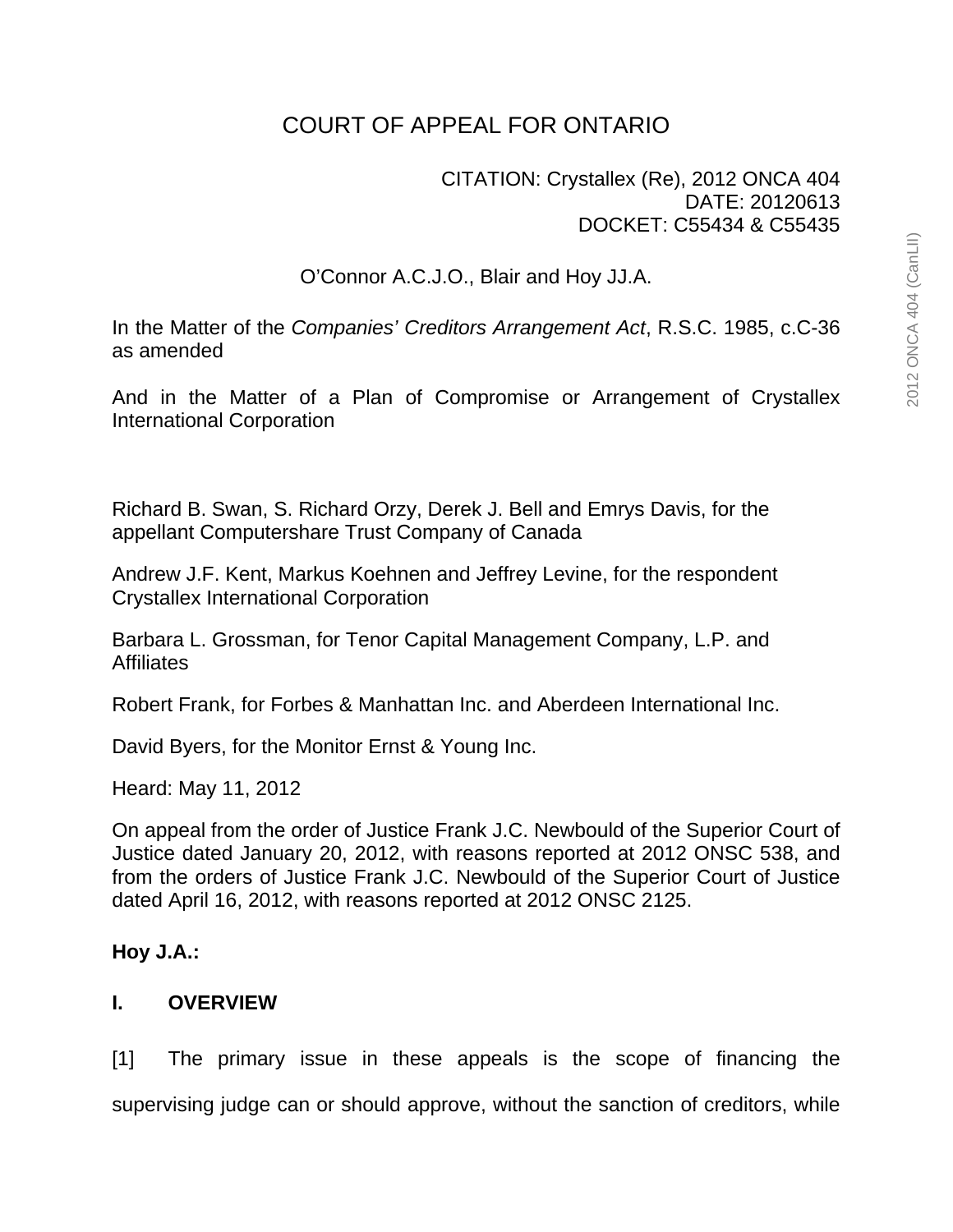a company is under the protection of the *Companies' Creditors Arrangement Act*, R.S.C. 1985, c. C-36, as amended (the "CCAA").

[2] The respondent Crystallex International Corporation ("Crystallex") is a Canadian mining company. Its principal asset was the right to develop Las Cristinas in Venezuela, which is one of the largest undeveloped gold deposits in the world. Crystallex obtained this right through a contract with the Corporacion Venezolana de Guayana (the "CVG"), a state-owned Venezuelan corporation. On February 3, 2011, after Crystallex spent over \$500 million on developing Las Cristinas, the CVG sent Crystallex a letter to "unilaterally rescind" the contract for reasons of "expediency and convenience". There is no suggestion in these proceedings that the rescission was due to any mismanagement by Crystallex.

[3] As a result of the cancellation of the contract, Crystallex was unable to pay its \$100 million in senior 9.375 per cent notes due December 23, 2011 (the "Notes"). It sought and, on December 23, 2011 obtained, protection under the CCAA.

[4] At present, Crystallex's only asset of significance is an arbitration claim for US \$3.4 billion against the government of Venezuela in relation to the cancellation of the contract. The arbitration claim is the "pot of gold" in the CCAA proceeding.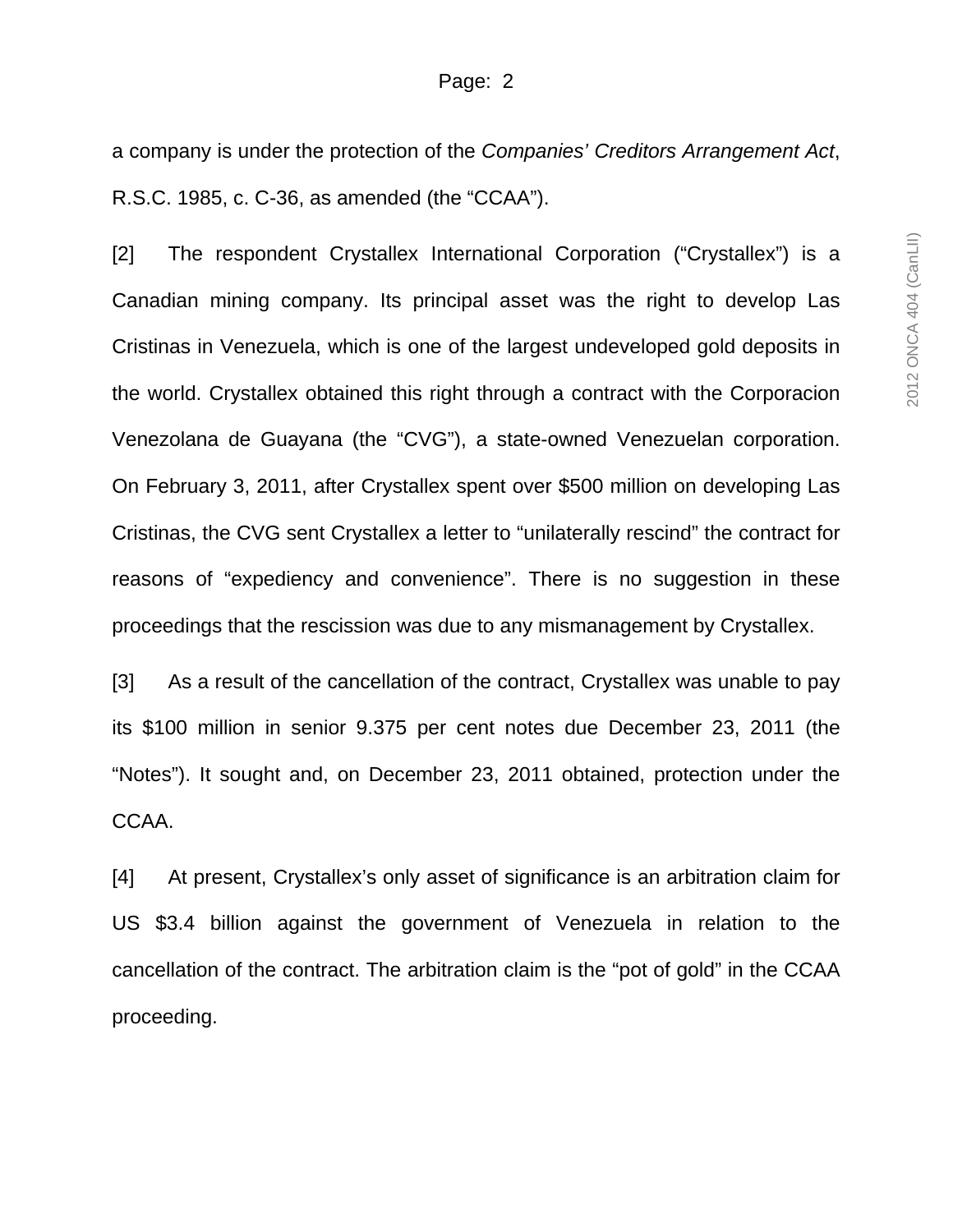[5] The appellant Computershare Trust Company of Canada, in its capacity as Trustee for the holders of the Notes (the "Noteholders"), appeals, with leave, three orders made by the supervising judge in the CCAA proceeding: (i) the January 20, 2012 CCAA Bridge Financing Order (with reasons released January 25, 2012 and reported at 2012 ONSC 538 (the "Bridge Financing Reasons")) authorizing Crystallex to obtain bridge financing of \$3.125 million (the "Bridge Loan") from the respondent Tenor Special Situations Fund, L.P. ("Tenor L.P."); (ii) the April 16, 2012 CCAA Financing Order authorizing Crystallex to obtain \$36 million of what the supervising judge characterized as Debtor in Possession ("DIP") financing from Tenor Special Situation Fund I, LLC ("Tenor") (the "Tenor DIP Loan"); and (iii) the April 16, 2012 Management Incentive Plan Approval Order approving a Management Incentive Plan ("MIP") designed to ensure the retention of key executives until the arbitration is completed. The supervising judge's reasons for the CCAA Financing Order and Management Incentive Plan Approval Order are reported at 2012 ONSC 2125 (the "DIP Financing Reasons").

[6] Among other conditions, the Tenor DIP Loan, due December 31, 2016, entitles Tenor to 35 per cent of the net proceeds of the arbitration in addition to interest, provides governance rights that may continue after Crystallex exits from CCAA protection, and requires Tenor's approval to a range of options that might customarily be offered to unsecured creditors in seeking to negotiate a plan of compromise or arrangement.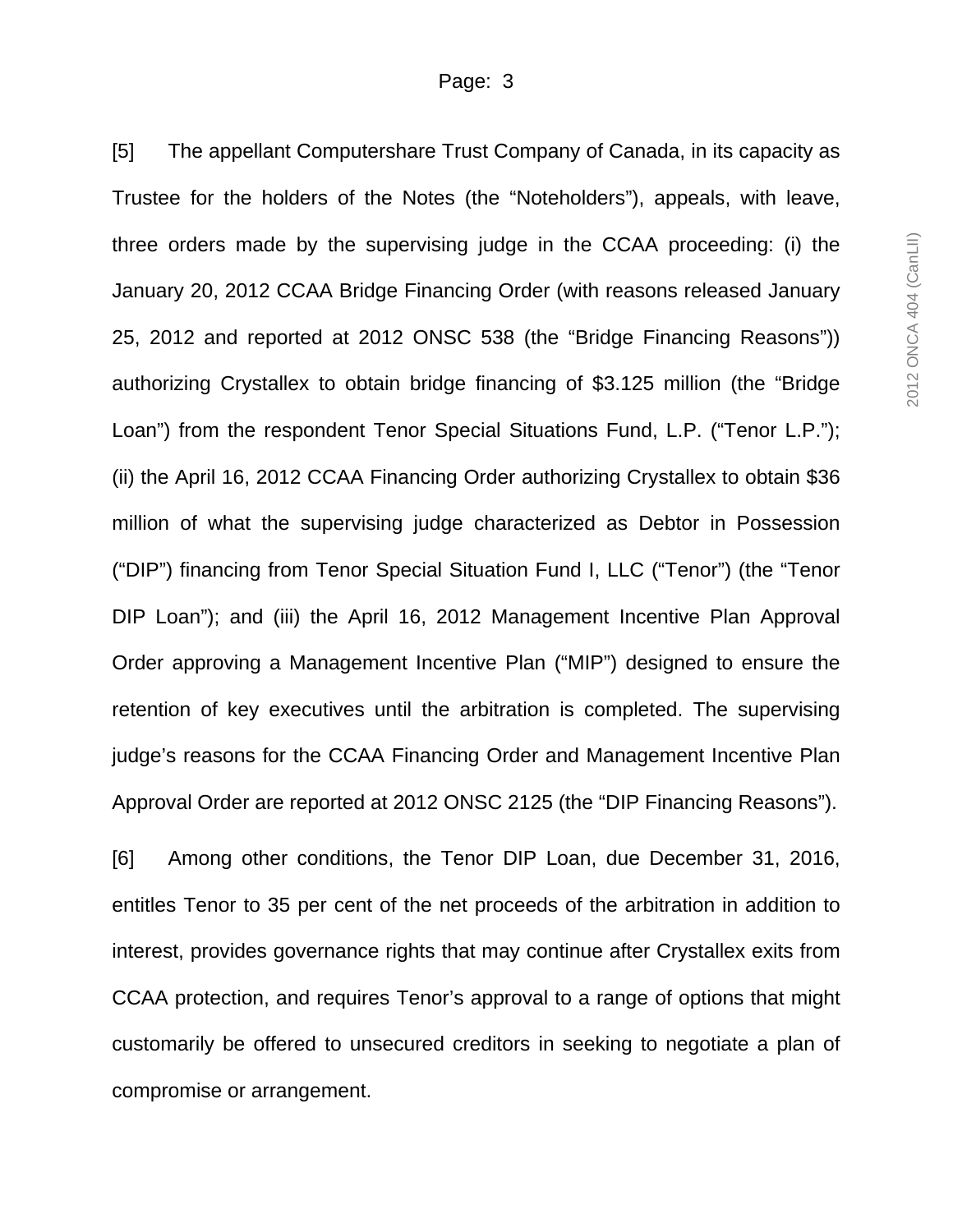[7] Substantially all of the creditors opposed the approval of the Bridge Loan, the Tenor DIP Loan and the MIP. Crystallex represents that it hopes to negotiate a plan of arrangement or compromise with the Noteholders and other creditors before the current stay until July 30, 2012 expires.

[8] The bulk of the \$36 million Tenor DIP Loan comprises financing to pursue the arbitration claim, which may continue after the period of CCAA protection.

# **II. THE LEGISLATIVE FRAMEWORK**

[9] The CCAA was amended effective September 18, 2009 to add the following provisions regarding the grant of a charge to secure financing required by the debtor:

Interim financing

11.2 (1) On application by a debtor company and on notice to the secured creditors who are likely to be affected by the security or charge, a court may make an order declaring that all or part of the company's property is subject to a security or charge – in an amount that the court considers appropriate – in favour of a person specified in the order who agrees to lend to the company an amount approved by the court as being required by the company, having regard to its cash-flow statement. The security or charge may not secure an obligation that exists before the order is made.

...

Factors to be considered

(4) In deciding whether to make an order, the court is to consider, among other things,

(a) the period during which the company is expected to be subject to proceedings under this Act;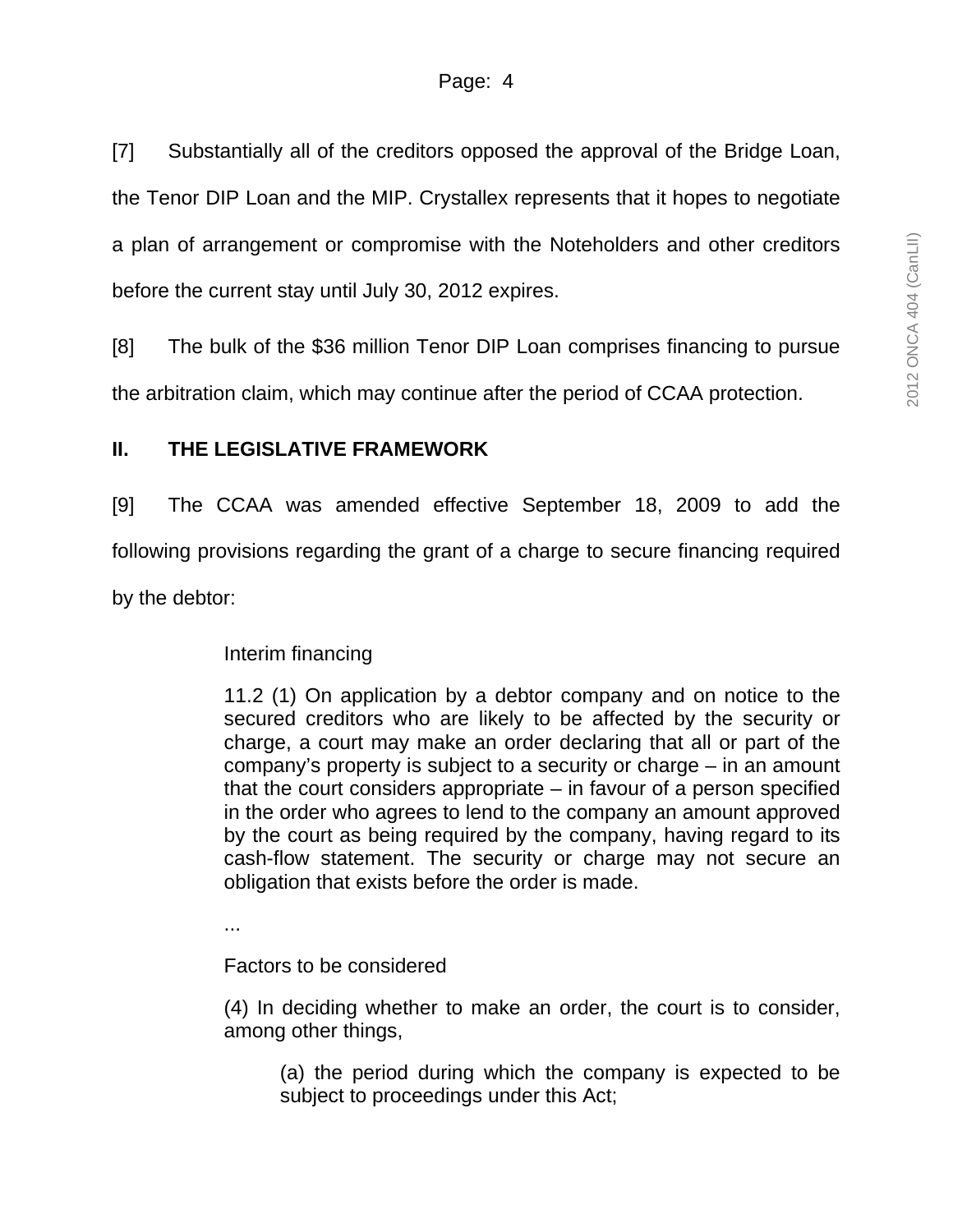(b) how the company's business and financial affairs are to be managed during the proceedings;

(c) whether the company's management has the confidence of its major creditors;

(d) whether the loan would enhance the prospects of a viable compromise or arrangement being made in respect of the company;

(e) the nature and value of the company's property;

(f) whether any creditor would be materially prejudiced as a result of the security or charge; and

(g) the monitor's report referred to in paragraph 23(1)(b), if  $any.<sup>1</sup>$ 

Prior to the enactment of these provisions, the court relied on its general authority under the CCAA to approve DIP financing: see Lloyd W. Houlden, Geoffey B. Morawetz & Janis P. Sarra, *The 2012 Annotated Bankruptcy and Insolvency Act* (Toronto: Carswell, 2011), at p. 1175.

## **III. THE BACKGROUND**

-

## **A. Events Prior to the CCAA Filings**

[10] Crystallex has filed a Request for Arbitration pursuant to the Canada-Venezuela Bilateral Investment Treaty, claiming \$3.4 billion plus interest for the loss of its investment in Las Cristinas. The hearing of the arbitration is scheduled for November 11, 2013.

<sup>&</sup>lt;sup>1</sup> Paragraph 23(1)(b) provides that the monitor shall "review the company's cash-flow statement as to its reasonableness and file a report with the court on the monitor's findings".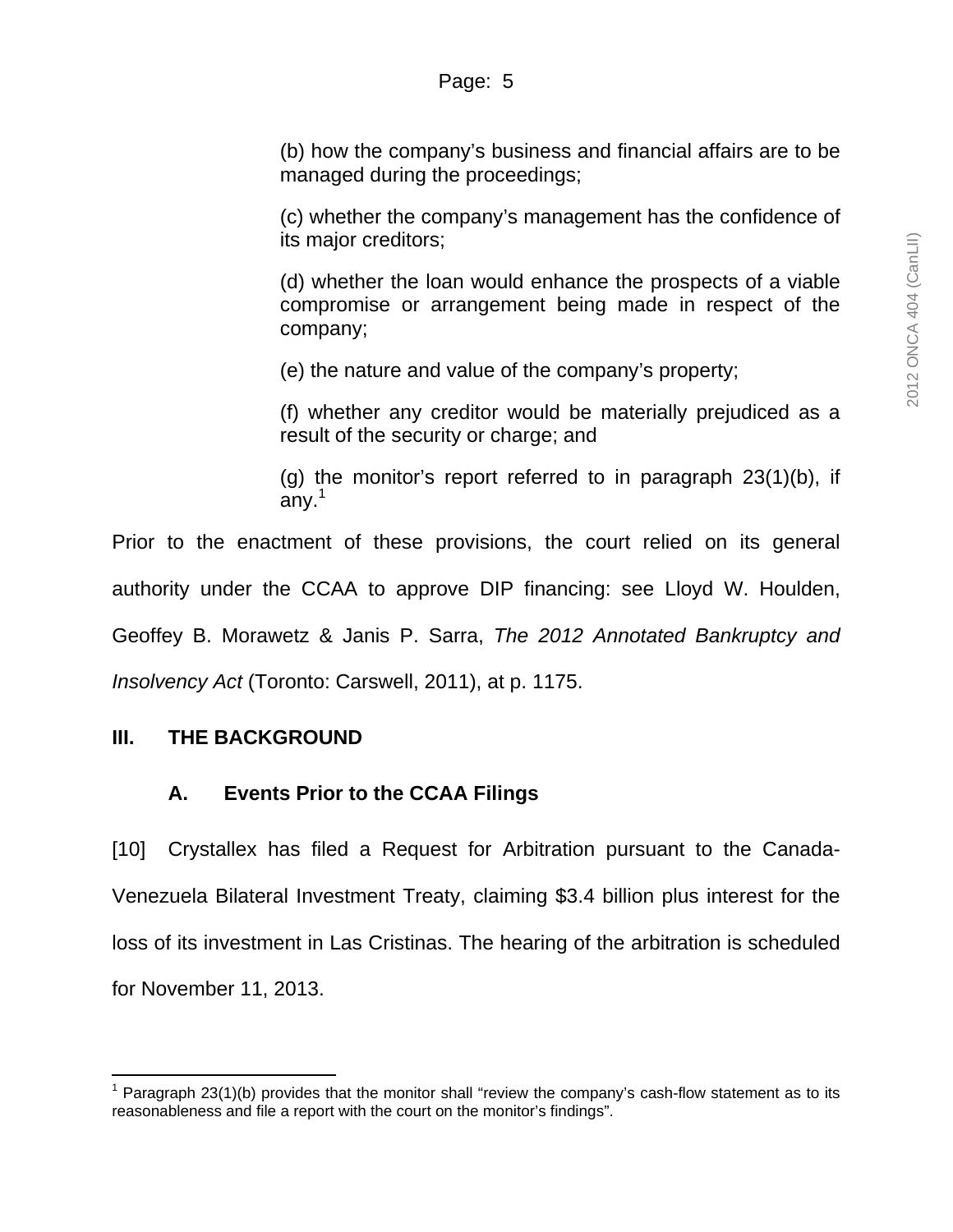[11] Crystallex's most significant liability is its debt to the Noteholders. In addition to amounts owed to the Noteholders, Crystallex has other liabilities of approximately CAD \$1.2 million and approximately US \$8 million.

[12] The current Noteholders are hedge funds, some of whom purchased Notes after Venezuela announced its intention to expropriate Las Cristinas at prices as low as 25 cents on the dollar.

[13] The relationship between Crystallex and the current Noteholders is hostile. Crystallex and the Noteholders have been in litigation since 2008. Prior to the maturity date of the Notes, the Noteholders twice, unsuccessfully, brought court proceedings against Crystallex alleging that an event had occurred which accelerated Crystallex's obligation to pay the Notes. Those proceedings were also heard by the supervising judge: see *Computershare Trust Co. of Canada v. Crystallex International Corp.* (2009), 65 B.L.R. (4th) 281 (S.C.), aff'd 2010 ONCA 364, 263 O.A.C. 137; and *Computershare v. Crystallex*, 2011 ONSC 5748.

### **B. Commencement of Proceedings under the CCAA and Chapter 15**

[14] On December 22, 2011, one day prior to the maturity of the Notes, Crystallex and the Noteholders filed competing CCAA applications. The Noteholders' application contemplated that all existing common shares would be cancelled, an equity offering would be undertaken, and if, or to the extent, the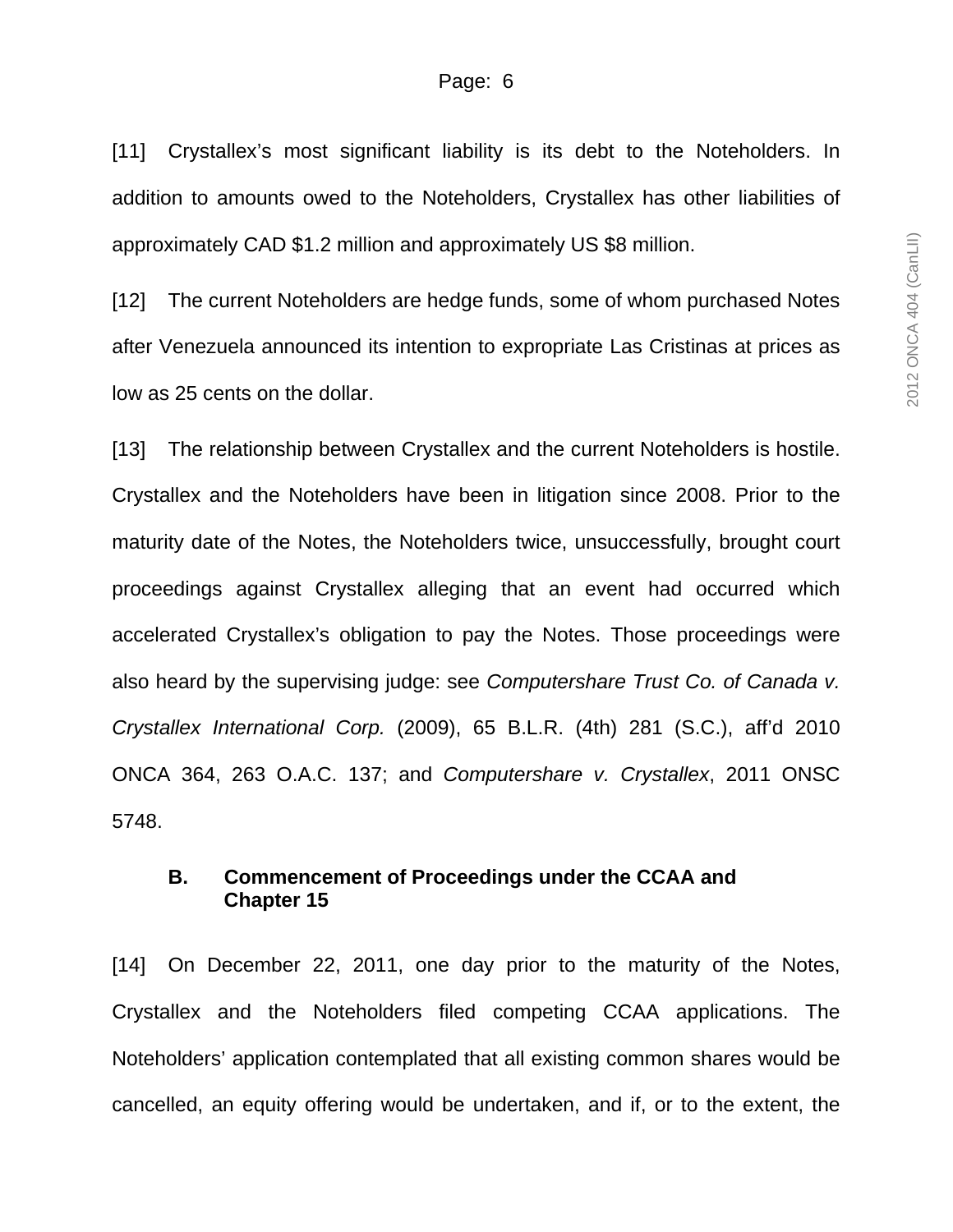equity proceeds were insufficient to pay out the Noteholders, the Notes would be converted to equity.

[15] Crystallex sought authority to file a plan of compromise and arrangement, the authority to continue to pursue the arbitration in Venezuela, and the authority to pursue all avenues of interim financing or a refinancing of its business and to conduct an auction to raise financing. In his supporting affidavit sworn December 22, 2011, Robert Fung, Crystallex's Chairman and Chief Executive Officer, indicated that Crystallex wished to have all claims stayed against it until the arbitration settled or Crystallex realized the arbitration award. Crystallex had already received an unsolicited offer of financing from Tenor Capital Management.

[16] It was (and is) expected that, if the arbitration is successful and the award is collected, there will be more than enough to pay the creditors and a significant amount will be available to shareholders.

[17] On December 23, 2011, the supervising judge made an order granting Crystallex's CCAA application (the "Initial Order"). In his reasons released December 28, 2011, he explained that the Noteholders' proposal was not a fair balancing of the interests of all stakeholders: *Re Crystallex International Corporation*, 2011 ONSC 7701, at para. 26. The Noteholders did not appeal the Initial Order.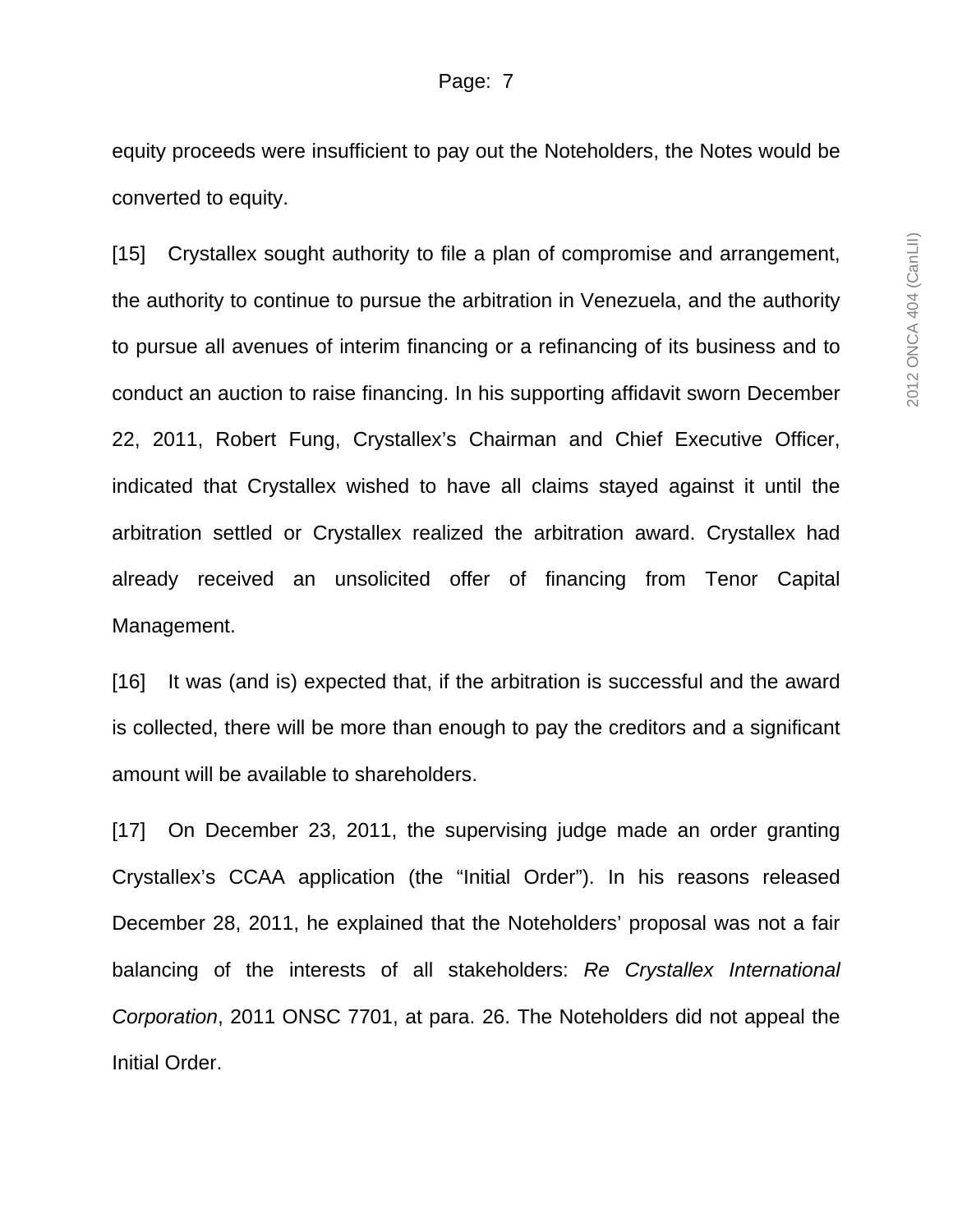[18] Crystallex obtained an order under chapter 15 of the United States Bankruptcy Code from the United States Bankruptcy Court for the District of Delaware, among other things giving effect to the Initial Order in the United States as the main proceeding.

## **C. Crystallex Develops a DIP Auction Process**

[19] Paragraph 12 of the Initial Order authorized Crystallex to pursue all avenues of interim financing or a refinancing of its business or property, subject to the requirements of the CCAA and court approval, to permit it to proceed with an orderly restructuring*.* It further provided:

> Without limiting the foregoing, the Applicant may conduct an auction to raise interim or DIP financing pursuant to procedures approved by the Monitor and using such professional assistance as the Applicant may determine with the consent of the Monitor. If such approved procedures are followed to the satisfaction of the Monitor then the best offer as determined by the Applicant pursuant to the approved procedures shall be afforded the protection of the *Soundair* principles so that it will be too late to make topping offers thereafter and such offers will not be considered by this Court.

[20] Crystallex hired an independent financial advisory firm, Skatoff & Company, LLC, and developed a set of procedures to govern the solicitation of bids to provide financing to Crystallex. The Monitor, Ernst & Young Inc., approved the bid procedures. The bid procedures indicated that Crystallex's objective was to obtain financing of not less than \$35 million, net of costs, that, on completion of the CCAA and U.S. Chapter 15 reorganization proceedings,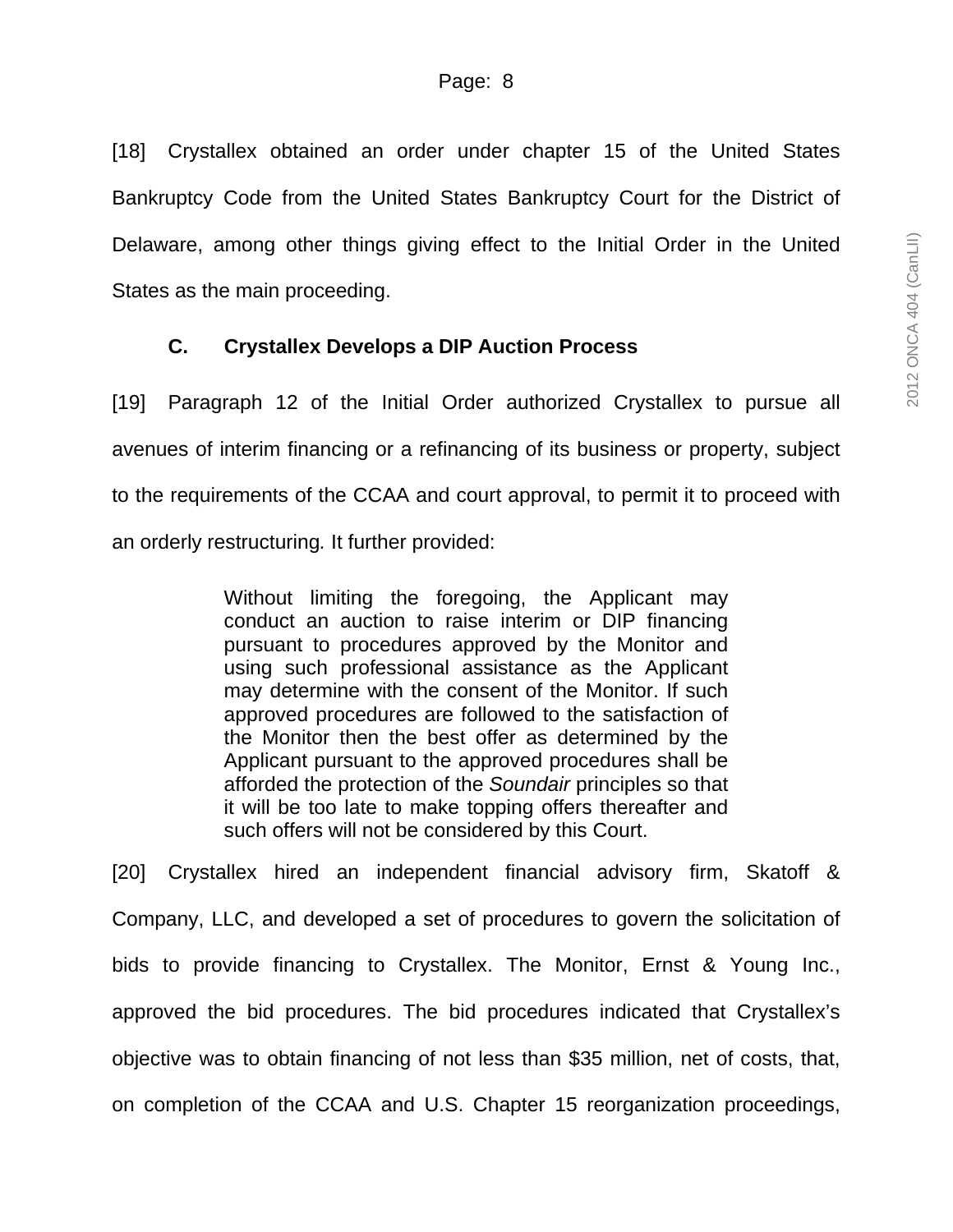would roll into financing maturing not sooner than December 31, 2014. The bid deadline was February 1, 2012.

#### **D. The Bridge Loan**

[21] On January 20, 2012, the supervising judge considered competing proposals from Tenor L.P. and the Noteholders to provide bridge financing. Tenor L.P. offered \$3.125 million with interest at 10 per cent per annum. The Noteholders offered \$3 million with interest at 1 per cent per annum.

[22] The board of Crystallex, taking into account advice received from Mr. Skatoff, recommended the Tenor L.P. offer. Mr. Skatoff was concerned that the Noteholders' objective may have been to defeat the larger DIP financing process so that they could ultimately impose financing terms on Crystallex. It was also his view that Crystallex should avoid entering into an important financial relationship with a hostile party.

[23] The supervising judge approved Tenor L.P.'s offer.

#### **E. The Noteholders Object to the DIP Auction Process**

[24] On January 20, 2012, the Noteholders brought a cross-motion to modify the DIP auction process then underway, which they severely criticized. They objected to the amount sought, the term, and the lender back-end entitlement a successful DIP lender could acquire. In their view, Crystallex was inappropriately seeking financing in excess of amounts required until a compromise or plan of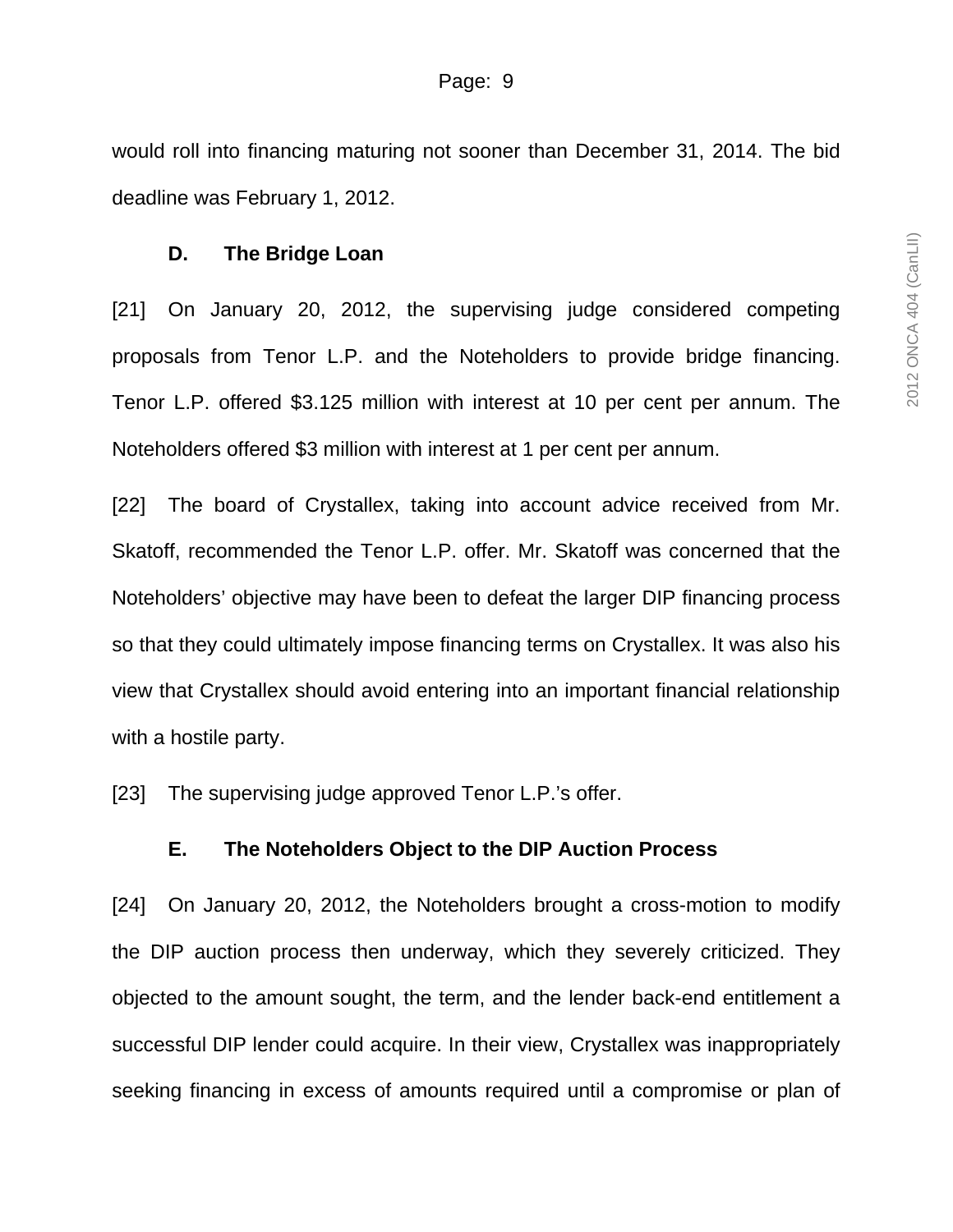arrangement could be arrived at between Crystallex and its creditors. Given their existing position in Crystallex, the Noteholders also objected to being required to sign a non-disclosure agreement containing a standstill provision in order to be a qualified bidder.

[25] The supervising judge held that if the Noteholders wished to be considered as a qualified bidder, they would have to sign a non-disclosure agreement: Bridge Financing Reasons, at para. 27. As to their other concerns, he wrote, at para. 29:

> In my view these objections are premature and it is not necessary for me to consider their strength at this stage. The time for filing bids from qualified bidders has not yet expired and what bids will be received is unknown. It is when a successful bidder has been chosen and the DIP facility is before the court for approval that these issues raised by the Noteholders would be more appropriately dealt with. Until then, there is no factual foundation for judgment to be passed on the bid procedures for the DIP facility for which Crystallex will seek approval.

# **F. Competing DIP Financing Offers: The Tenor DIP Loan and the Noteholders' Offer**

[26] The bidders who responded to the request for DIP financing included three

hedge funds that hold approximately 77 per cent of the Notes and Tenor.

[27] Those hedgefund Noteholders proposed a loan of \$10 million with a simple

interest rate of 1 per cent repayable on October 15, 2012.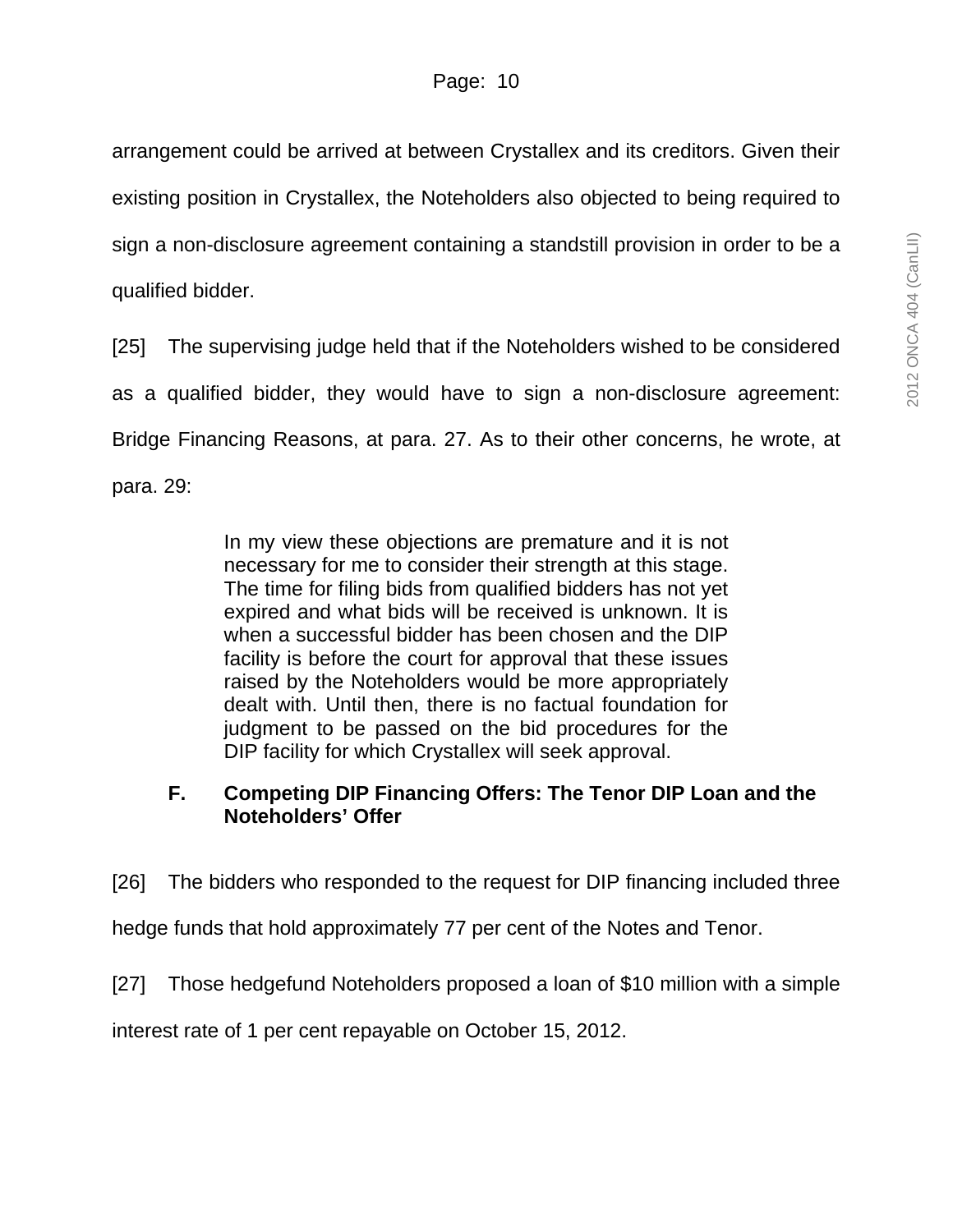[28] The supervising judge described Tenor's proposed terms in the DIP

Financing Reasons:

[23] The Tenor DIP facility contains the following material financial terms:

> (a) Tenor will advance \$36 million to Crystallex due and payable on December 31, 2016. This period for the loan is based on Crystallex's arbitration counsel's assessment of the likely timing of a decision from the arbitral tribunal and collection of the award.

> (b) The advances will be in four tranches, being \$9 million upon execution of the loan documentation and approval of the facility by court order in Ontario, the second being \$12 million upon any appeal of the Ontario court order approving the facility being dismissed and upon a U.S court order approving the facility, the third being \$10 million when Crystallex has less than \$2.5 million in cash and the fourth being \$5 million when Crystallex again has less than \$2.5 million in cash.

> (c) The loans are to be used to (i) repay an interim bridge loan of \$3.25 million advanced by Tenor with court approval of January 20, 2012 and payable on April 16, 2012, (ii) fees and expenses in connection with the facility, (iii) general corporate expenses of Crystallex including expenses of the restructuring proceedings and of the arbitration in accordance with cash flow statements and budgets of Crystallex approved by Tenor from time to time.

> (d) Crystallex will pay Tenor a \$1 million commitment fee.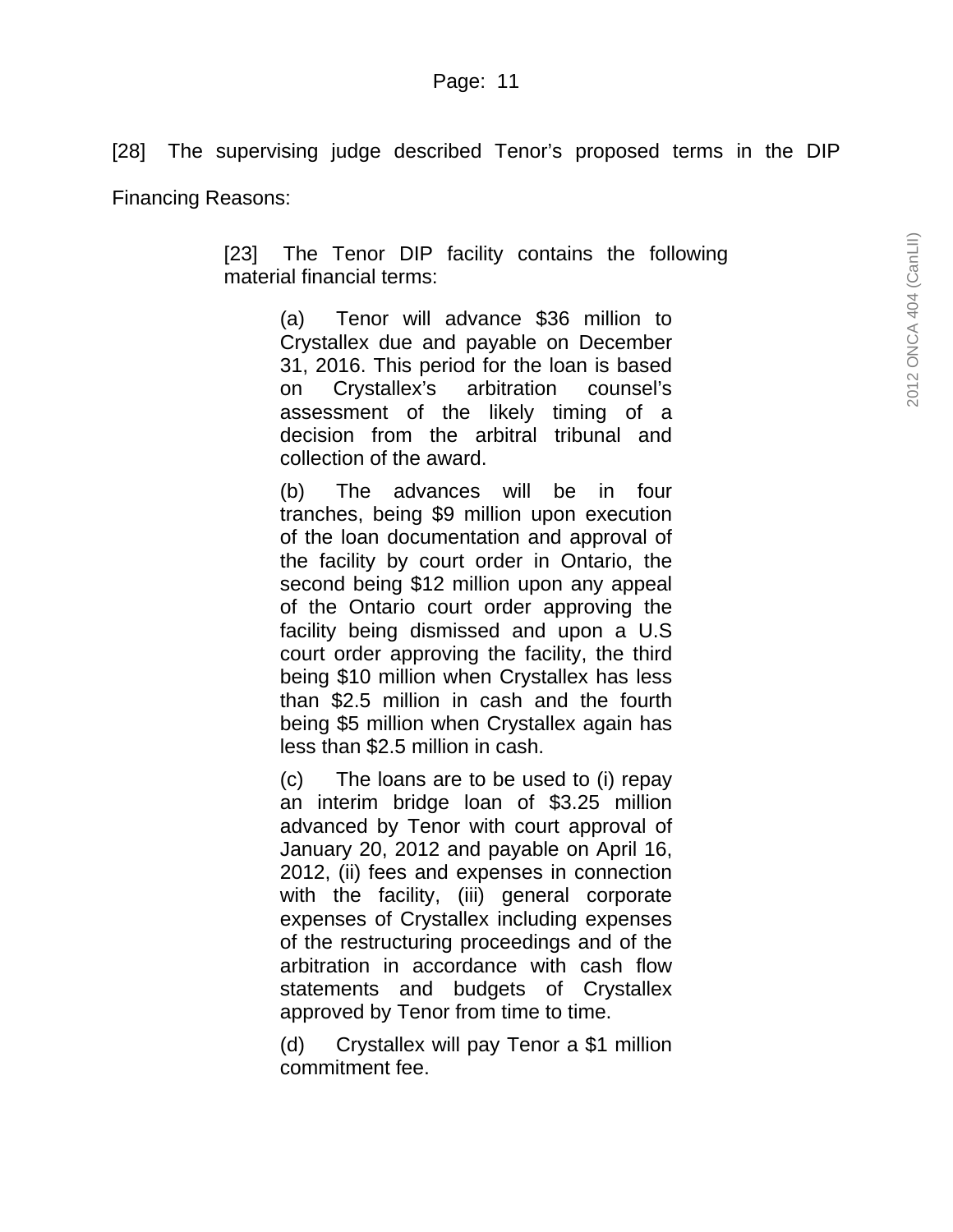(e) \$35 million of the loan amount will bear PIK interest (payment in kind, meaning it is capitalized and payable only upon maturity of the loan or upon receipt of the proceeds of the arbitration) at the rate of 10% per annum compounded semiannually.

(f) Tenor will receive additional compensation equal to 35% of the net proceeds of any arbitral award or settlement, conditional upon the second tranche of the loan being advanced. Net proceeds of the award or settlement is defined as the amount remaining after payment of principal and interest on the DIP loan, taxes and proven and allowed unsecured claims against Crystallex, including the noteholders, the latter of which will have a special charge for the unsecured amounts owing. Alternatively, Tenor can convert the right to additional compensation to 35% of the common shares of Crystallex. This conversion right is apparently driven by tax considerations.

[24] The Tenor DIP facility also provides for the governance of Crystallex to be changed to give Tenor a substantial say in the governance of Crystallex. More particularly:

> (a) Crystallex shall have a reduced five person board of directors, being two current Crystallex directors, two nominees of Tenor and an independent director selected by agreement of Crystallex and Tenor.

> (b) The independent director shall be chair of the board of directors and shall not have a second-casting or tie-breaking vote.

> (c) The independent director shall be appointed a special managing director and shall have all the powers of the board of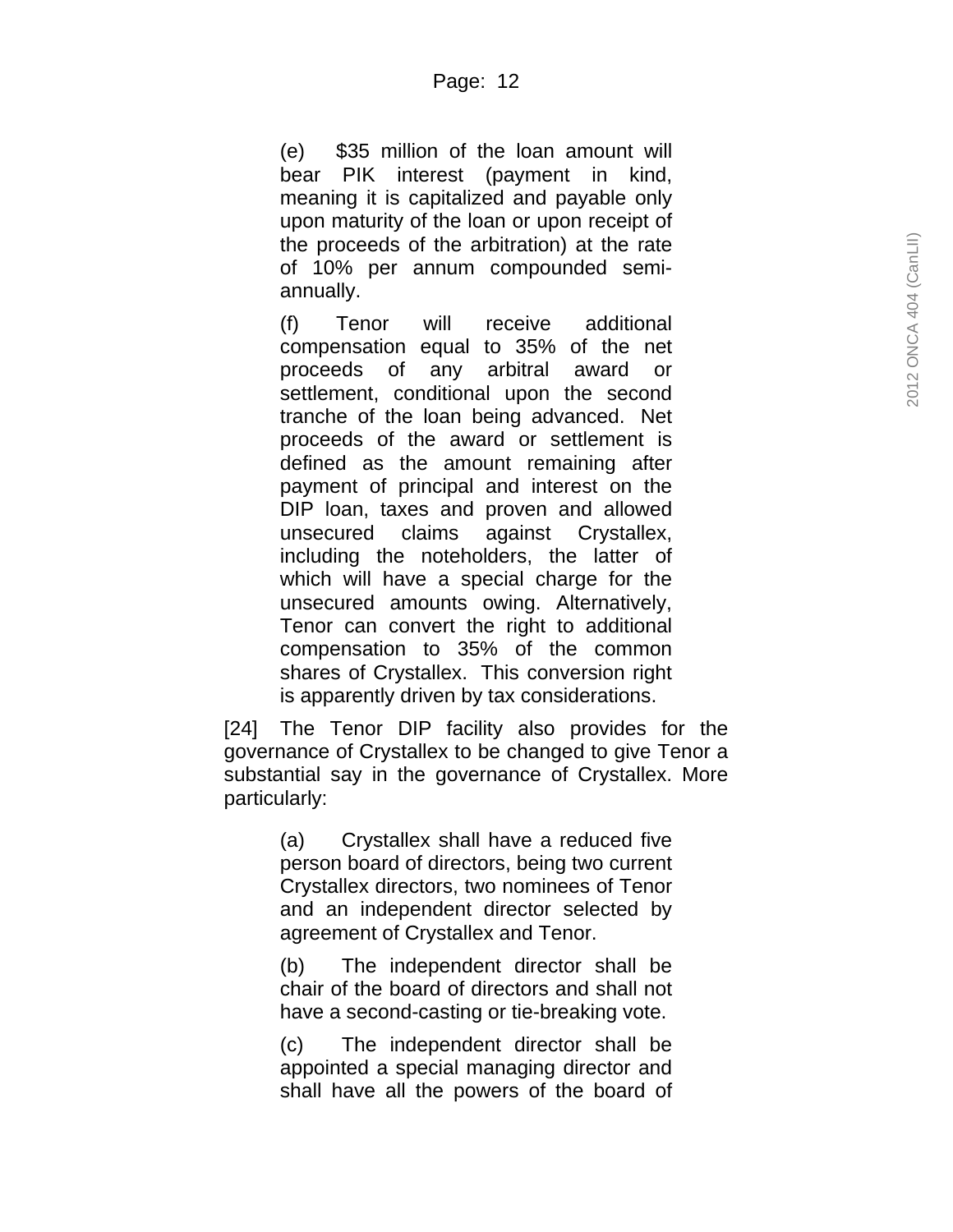directors to (i) the conduct of the reorganization proceedings in Canada and in the U.S. and the efforts of Crystallex to reorganize the pre-filing claims of the unsecured creditors, (ii) any matters relating to the rights of Crystallex and Tenor as against the other under the facility, (iii) the administration of the MIP to the extent not otherwise delegated to the bonus pool committee under the MIP, and (iv) to retain any advisor in respect of these matters. The special manager shall first consult with a non-board advisory panel, consisting of the three Crystallex directors who will step down from the board, and consider in good faith their recommendations.

(d) With respect to matters that may not at law be delegable to the special managing director, he will be required to obtain board approval. If the Tenor nominees use their votes to block that approval, Tenor will forfeit its 35% additional compensation.

[25] The Tenor DIP facility contains proscribed rights of Tenor in the event of default. Tenor may seize and sell assets other than the arbitration proceeding (i.e. any cash and unsold mining equipment). It may not sell the arbitration claim. If there is a default before any arbitration award, Tenor would have the right to apply to court to have the Monitor or a Canadian receiver and manager appointed to take control of the arbitration proceedings. If such application were not granted, Tenor would be entitled to exercise the rights and remedies of a secured creditor pursuant to an order, the loan documentation or otherwise at law.

[29] Mr. Skatoff recommended, and the board of Crystallex agreed, to accept

the Tenor DIP Loan. Mr. Skatoff indicated, in an affidavit sworn March 20, 2012,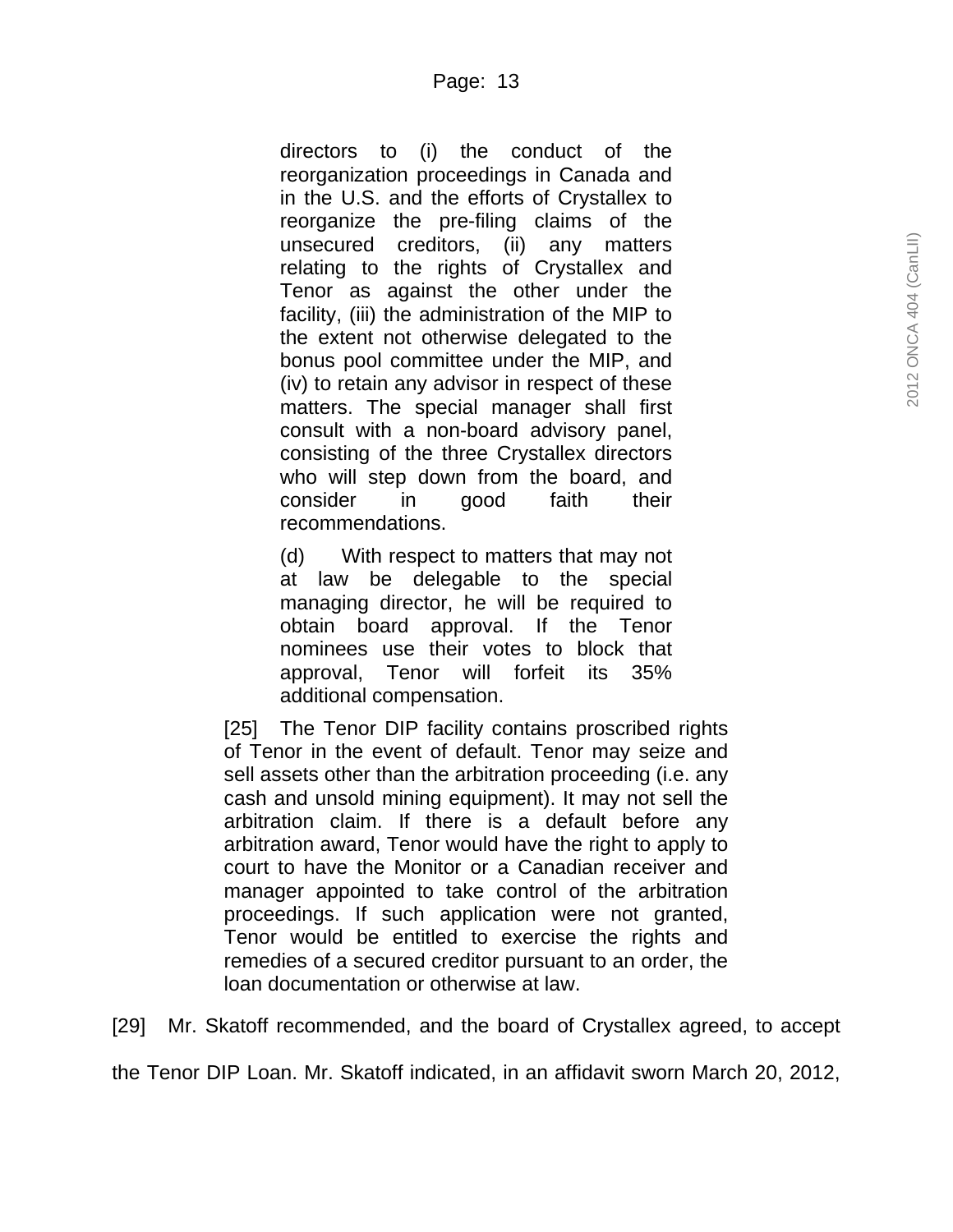that he had recommended that the board reject the Noteholders' offer of a \$10 million loan for 6 months because Crystallex could not be assured that it could borrow the balance of the required funds at the expiry of that period on the same terms as the Tenor DIP Loan.

# **G. The Noteholders' Further, Competing Offer to Allay Mr. Skatoff's Concerns**

[30] In his affidavit on behalf of the Noteholders, sworn March 27, 2012, Mr. Mattoni responded to Mr. Skatoff's concern by committing that the Noteholders would be prepared to,

> … provide financing to Crystallex on the same terms as the [Tenor DIP Loan], in the event that prior to October 1, 2012, the Court orders that such long-term financing is appropriate and necessary. The Noteholders would reserve their complete and unfettered ability as creditors to continue to oppose stay extensions or attempts to secure such long-term financing outside of a Plan of compromise (including, specifically, financing to the extent contemplated by the Proposed Loan), but they will provide it if it is ordered by the Court on the same basis as currently proposed with Tenor...

## **H. The Noteholders' Proposed Plan**

[31] Prior to the April 5, 2012 hearing, the Noteholders proposed a plan to indicate a good faith intention to bargain. They did not seek approval of this proposed plan at the April 5, 2012 hearing.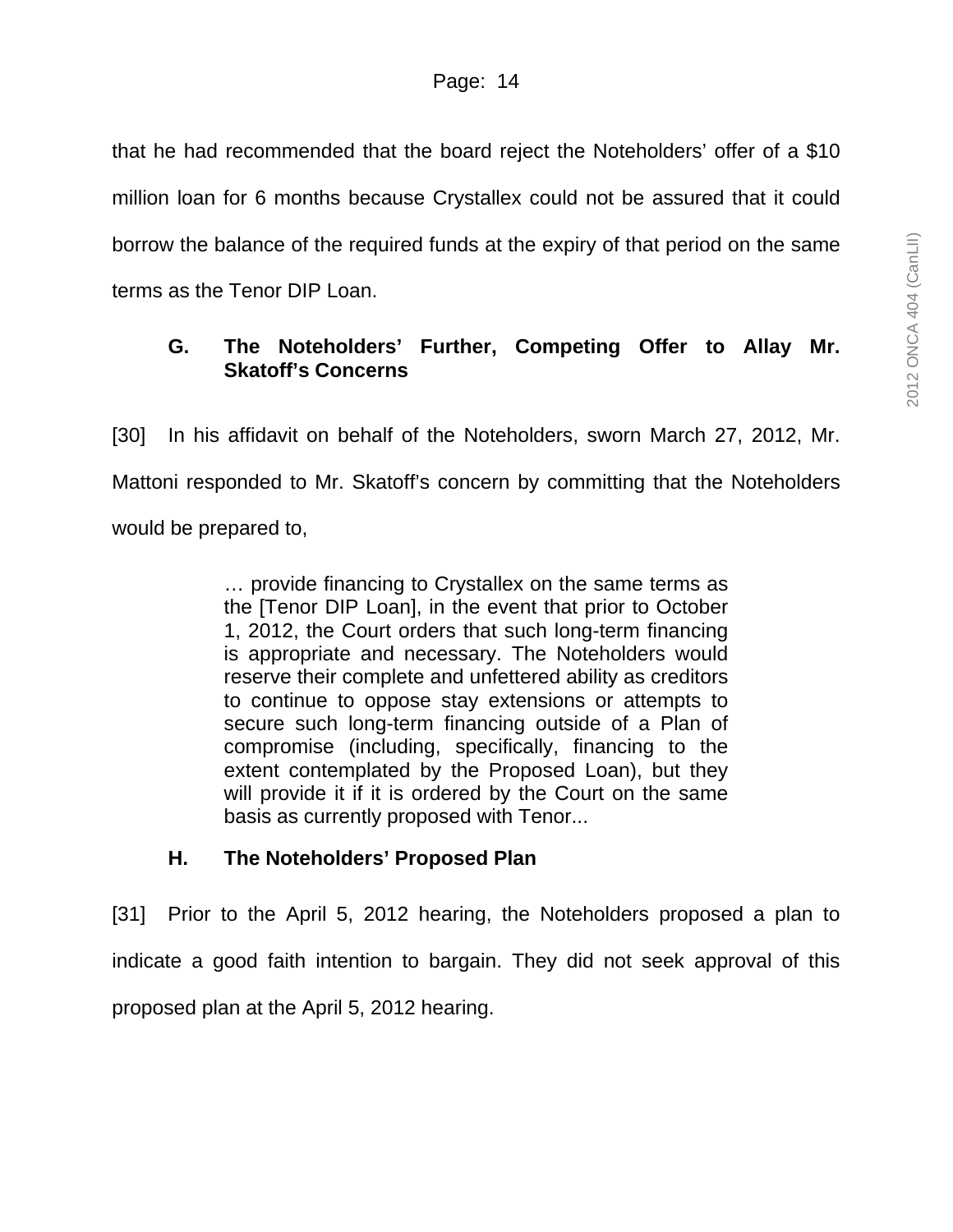[32] The plan's terms included that the Noteholders would provide a \$10 million loan on the terms described above; exchange their debt for approximately 58 per cent of the equity; provide \$35 million to Crystallex in exchange for 22.9 per cent of the equity; and provide incentives to management at a lesser level than the MIP. Their proposed plan left approximately 14 per cent of the equity for the existing shareholders.

#### **I. The Management Incentive Plan**

[33] The Noteholders had criticized the independent directors of Crystallex as not being sufficiently independent. As a result, the independent directors of Crystallex comprising the compensation committee retained Jay Swartz, a partner of Davies Phillips Vineberg, to determine, from the perspective of an independent director, what an appropriate MIP would be. He in turn retained an independent national executive compensation consulting firm to provide expert advice. Mr. Swartz opined that the overall compensation proposal for the establishment of the bonus pool for the benefit of Crystallex's management was reasonable in the circumstances. The independent directors of Crystallex comprising the compensation committee approved the MIP.

[34] At para. 102 of the DIP Financing Reasons, the supervising judge described the MIP:

> In sum, a pool of money, consisting of up to 10% of the net proceeds of the arbitration up to \$700 million and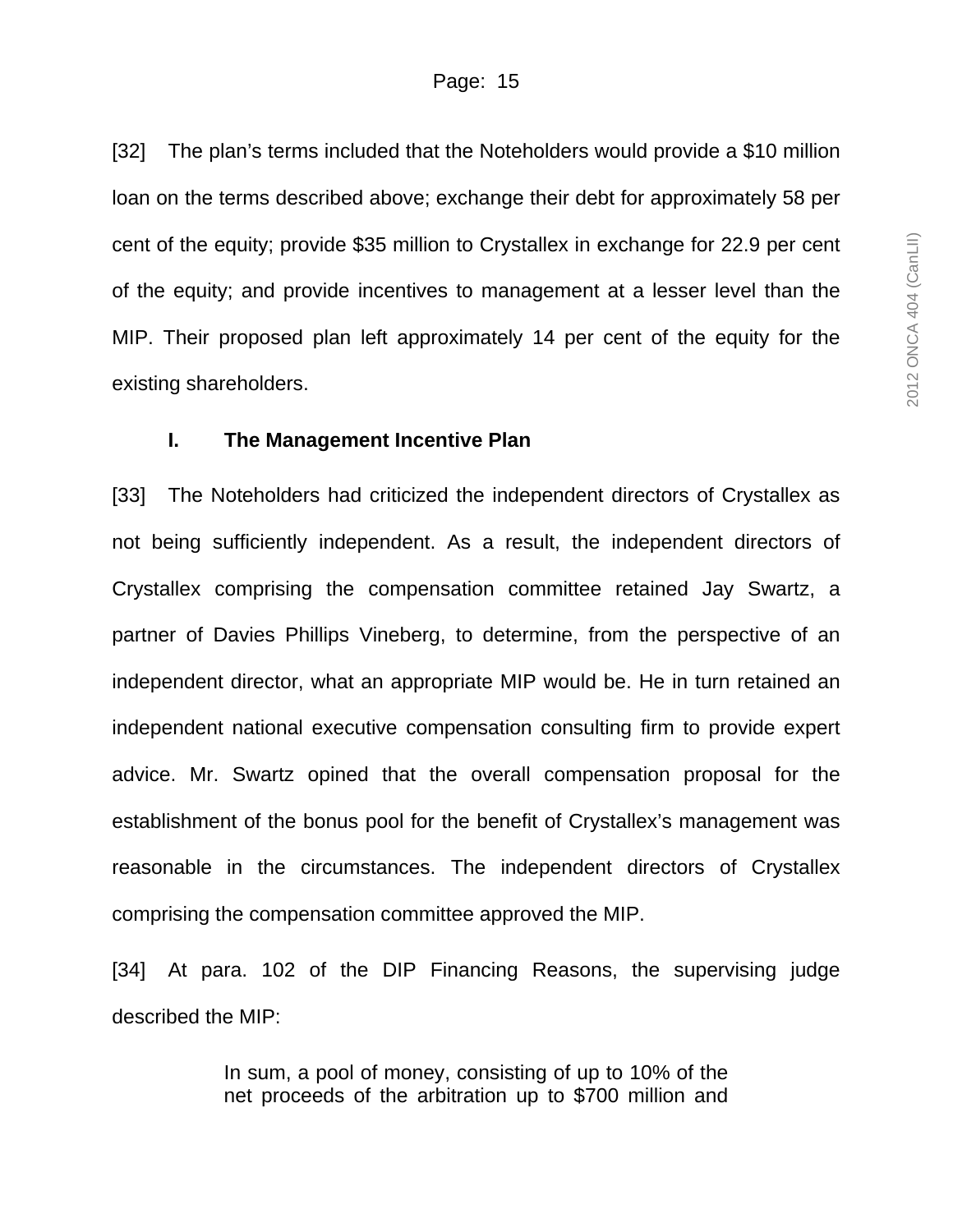2% of any further net proceeds, after all costs and charges, including the amounts owing to noteholders, is to be set aside and money in this pool may be paid to the beneficiaries of the MIP, depending on the determination of an independent committee. The amounts to be allocated to participants by the compensation committee are discretionary and could be nil. No one will be entitled to any particular amount. Members of the compensation committee will not be eligible for any payments.

[35] The MIP sets out a number of factors to be considered by the compensation committee in exercising its discretion. They include the amount and speed of recovery, the amount of time and energy expended by the individual, and the opportunity cost to the individual in staying with Crystallex.

[36] In the view of the Noteholders, the MIP is too generous. They proposed that management receive 5 per cent through an equity participation in any after tax award. They also took issue with the range of persons eligible under the MIP.

## **J. The April 5, 2012 motion**

[37] On April 5, 2012, Crystallex sought orders approving, among other things, the Tenor DIP Loan and the MIP. The Noteholders as well as Forbes & Manhattan Inc. and Aberdeen International Inc., creditors owed approximately \$2.5 million by Crystallex, opposed both the Tenor DIP Loan and the MIP. The one shareholder who attended opposed the MIP.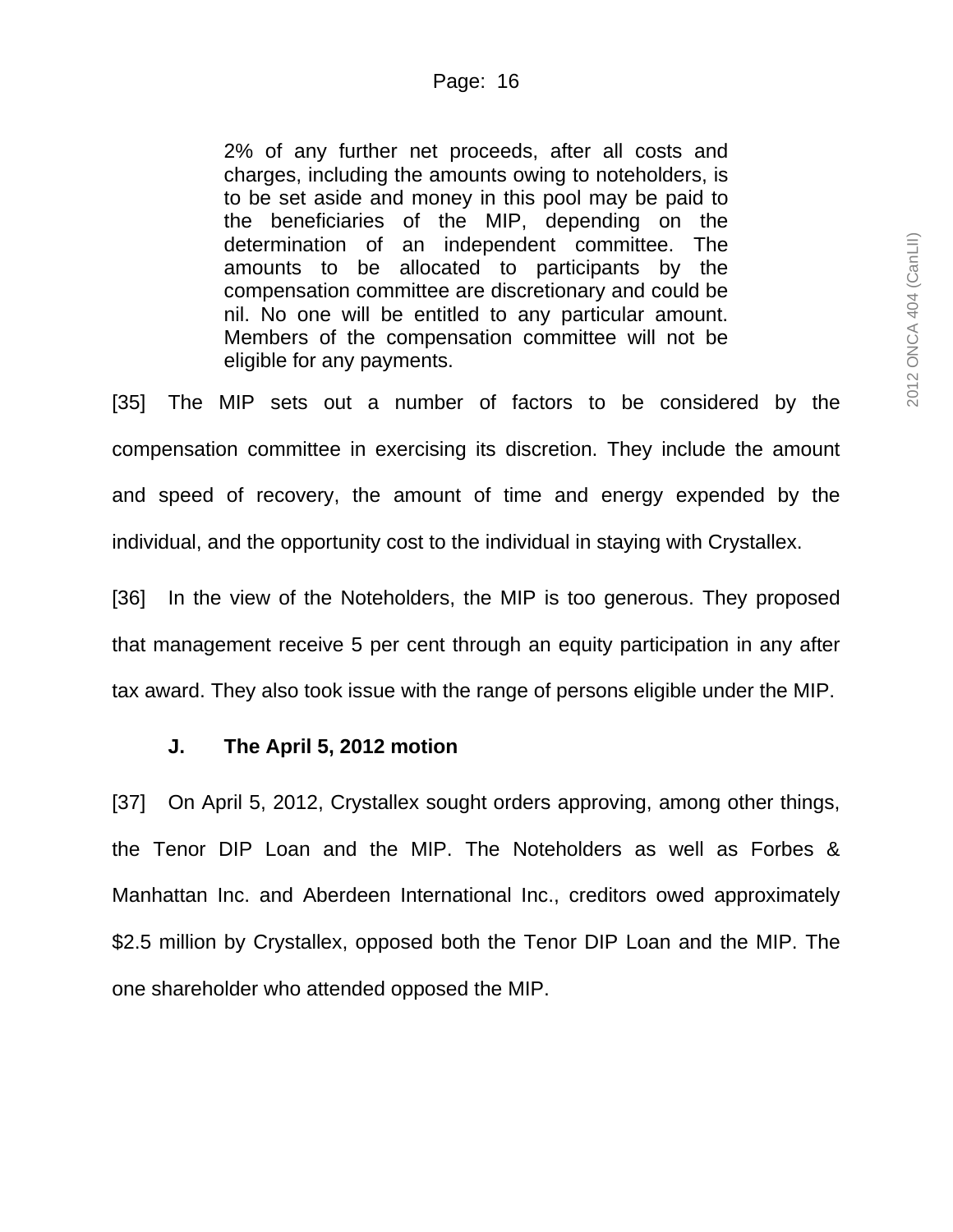[38] The supervising judge approved the Tenor DIP Loan and the MIP. $^2$  He also extended the stay until July 30, 2012.

## **K. Events since April 5, 2012**

[39] Tenor made the first, \$9 million advance under the Tenor DIP Loan. The Bridge Loan was repaid out of the first advance.

[40] At the hearing of this appeal, the Monitor advised that Crystallex would require further funds before the anticipated release of this court's decision. Crystallex accepted Tenor's offer to advance a further \$4 million to Crystallex, on the same terms as the first, \$9 million tranche of the Tenor DIP Loan. Accordingly, this further advance does not entitle Tenor to participate in any arbitration proceeds, or trigger any change in the governance of Crystallex. If the Noteholders' appeal succeeds, the additional amounts advanced by Tenor are, like the first tranche, to be immediately repaid with interest at the rate of 1 per cent per annum, and the Noteholders shall fund the repayment. No commitment fee is payable in respect of this additional advance.

 $\overline{a}$  $2$  The MIP was approved subject to an amendment (agreed to by Crystallex) to provide that the value of any stock options ultimately realized by participants of the MIP would be deducted from the amount of any bonus awarded under the MIP on a tax neutral basis.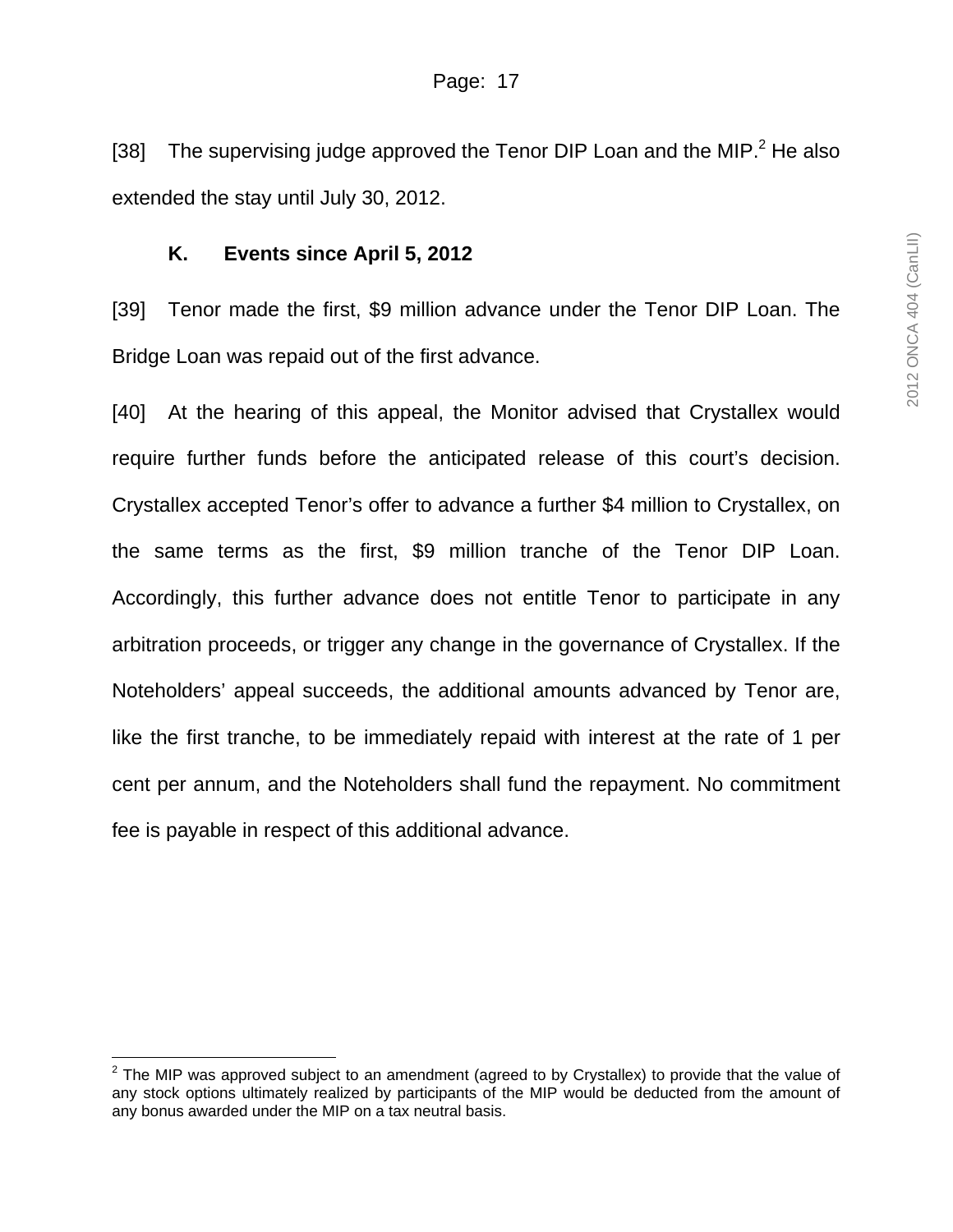# **IV. THE SUPERVISING JUDGE'S REASONS**

# **A. The Bridge Loan**

[41] The supervising judge noted, at para. 5 of the Bridge Financing Reasons, that Tenor L.P.'s bridge financing proposal was "really short-term DIP financing". With respect to the boards' recommendation – based on Mr. Skatoff's advice – that Tenor L.P.'s proposal be approved, he wrote, at para. 12:

> This was a business judgment protected by the business judgment rule so long as it was a considered and informed judgment made honestly and in good faith with a view to the best interests of Crystallex. See *Re Stelco Inc*. (200[5]), 9 C.B.R. (5th) 135 (Ont. C.A.) regarding the rule and its application to CCAA proceedings. I see no grounds for concluding that the decision of Crystallex to prefer the Tenor bridge financing proposal is not protected by the business judgment rule or that I should not give it appropriate deference. [Citation corrected.]

[42] The supervising judge noted, at para. 13, that "the Monitor has no basis to say that the business judgment exercised by the Crystallex board of directors was unreasonable". The supervising judge accordingly approved the Bridge Loan.

[43] Mr. Skatoff expressed concern that the Noteholders' objective in offering bridge financing on such advantageous terms (interest at the rate of 1 per cent, as opposed to the 10 per cent in the Tenor L.P. offer) was to undermine the DIP auction process. The supervising judge observed, at para. 14: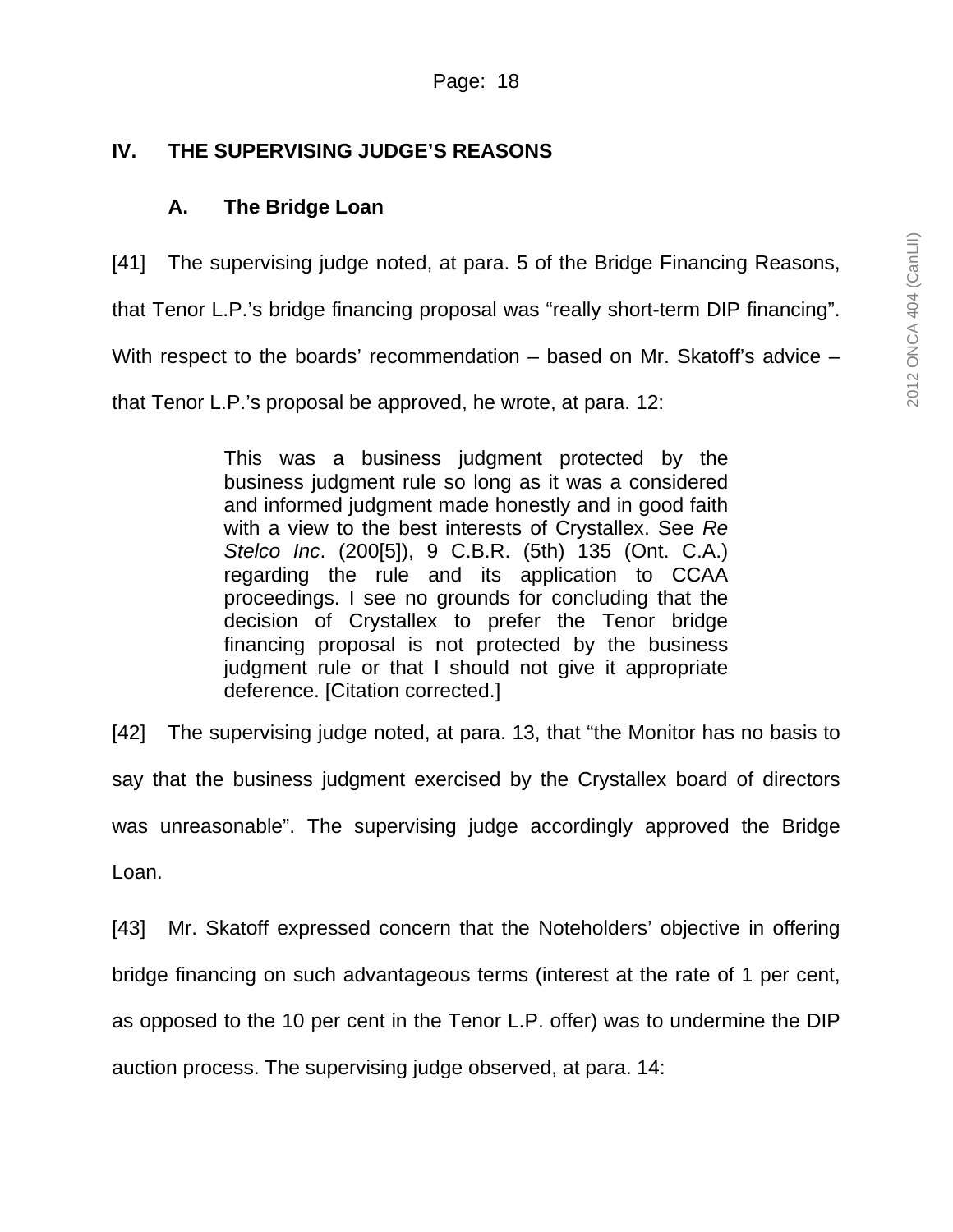Whether Mr. Skatoff is correct in his concerns, it seems to me that the relatively minor extra cost involving the Tenor proposed bridge financing for at most a few months must be weighed against the risk of harm to the longer-term DIP financing auction process, and that for the sake of that process, it is preferable not to run the risks that Mr. Skatoff is concerned about.

#### **B. The Tenor DIP Loan**

[44] The substance of the supervising judge's reasons for approving the Tenor DIP Loan – as set out in the DIP Financing Reasons – may be summarized as follows.

i. The exercise of business judgment by the board of directors of Crystallex in approving the Tenor DIP Loan is a factor that can be taken into account by the court in considering whether to make an order under s. 11.2(1) of the CCAA (at para. 35).

ii. The Tenor DIP Loan did not amount to a plan of arrangement or compromise. Notably, it did not take away the rights of the Noteholders as unsecured creditors to apply for a bankruptcy order or to vote on a plan of compromise or arrangement. A vote of the creditors was therefore not required (at para. 50). In coming to this conclusion, the supervising judge relied on *Re Calpine Canada Energy Limited*, 2007 ABQB 504, 415 A.R. 196, leave to appeal refused, 2007 ABCA 266, 417 A.R. 25.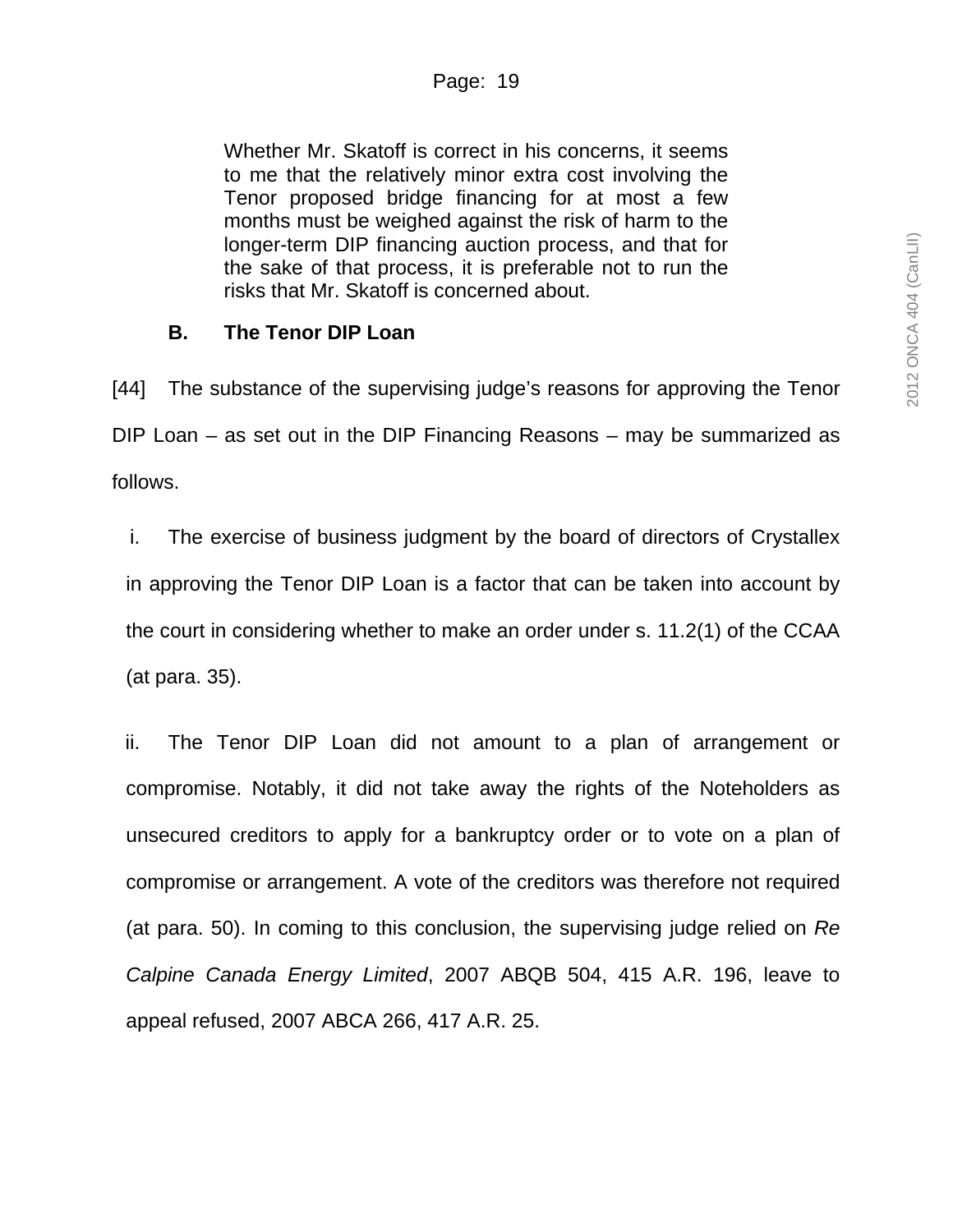iii. Crystallex intended to negotiate a plan of compromise or arrangement with the Noteholders during the stay extension until July 30, 2012 (paras. 48, 126). The Tenor DIP Loan is therefore distinguishable from the financing rejected by the court in *Cliffs Over Maple Bay Investments Ltd. v. Fisgard Capital Corp.*, 2008 BCCA 327, 296 D.L.R. (4th) 577, because in that case the debtor did not have an intention to propose an arrangement or compromise to its creditors.

iv. Because the Tenor DIP Loan involves the grant of a financial interest in part of the assets of Crystallex, it is appropriate to consider the *Soundair* factors in deciding whether to approve it (at para. 59). Crystallex conducted a robust competitive bidding process (at para. 39).

v. Mr. Skatoff's evidence was that the Noteholders' proposed six month facility "would seriously erode the chances of Crystallex obtaining third party financing in October" (at para. 90). Counsel for Computershare had said during argument on the motion that the Noteholders "were not prepared to agree to such a \$35 million facility at this time but only at some future time as the \$10 million facility they now proposed became due" (at para. 27). While it would have been preferable if the Noteholders had been willing to lend on the basis of the terms of the Tenor DIP facility, "it was made clear during argument that the noteholders were not prepared at this time to do so" (at para. 91).

vi. As to the enumerated factors in s. 11.2(4):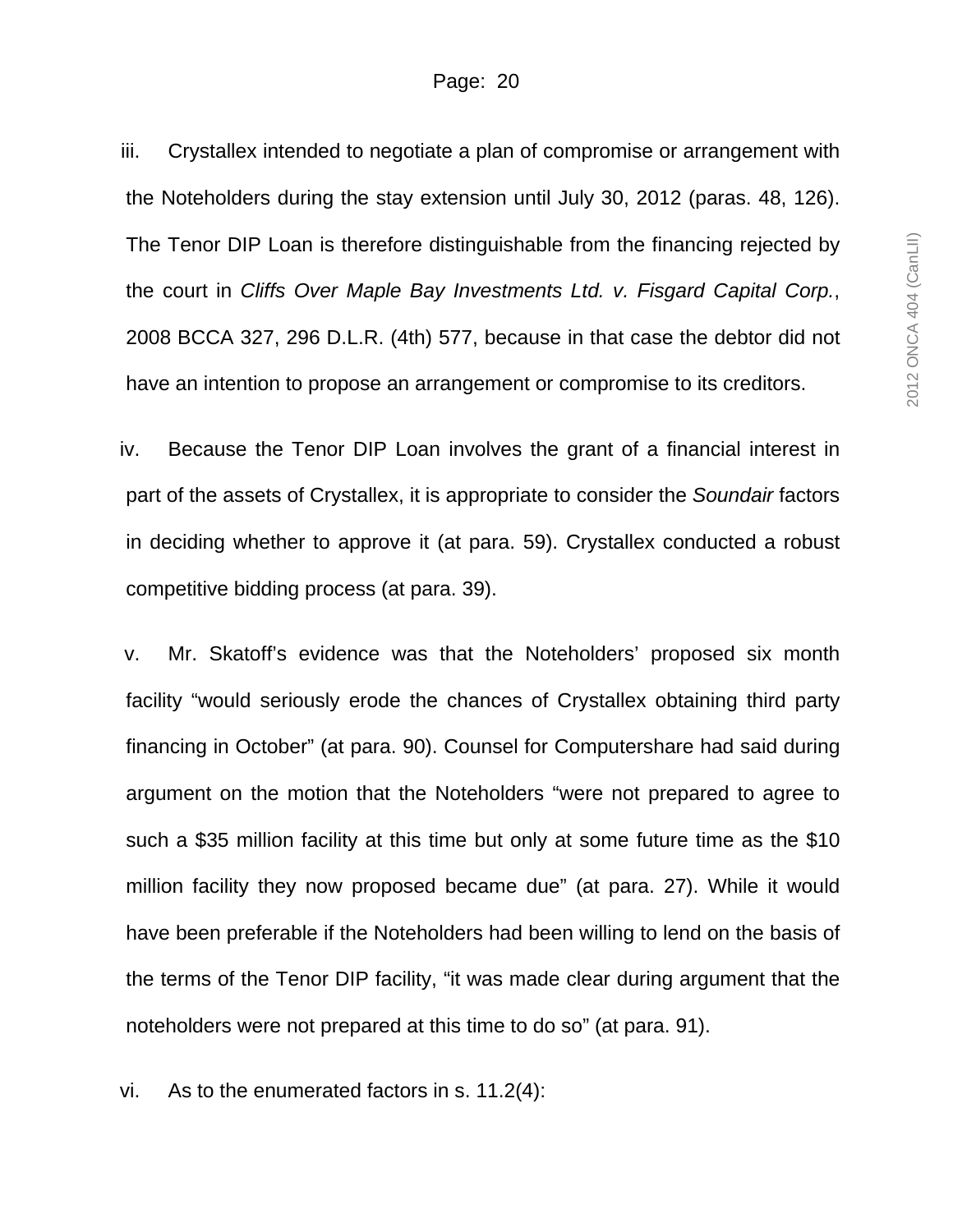(a) Given that Crystallex intends, if possible, to negotiate an acceptable plan of arrangement or compromise, the length of time during which Crystallex is expected to be subject to the CCAA proceedings is not a determinative factor. The financing will be required to pursue the arbitration (at para. 62) and, as the supervising judge noted, "the only way any of the creditors will receive any substantial cash payment is from the proceeds of the arbitration" (at para. 47);

(b) The management of the business and affairs of Crystallex "are a reasonable compromise between Crystallex and Tenor designed to protect the interests of the stakeholders, including the noteholders" (at para. 73). The fact that Tenor is given substantial governance rights does not in itself mean that the DIP Tenor Loan should not be approved. Tenor does not have the right to conduct the reorganization proceedings or the arbitration proceeding. Moreover, under s. 11.5(1) of the CCAA, the court may remove a director whom it is satisfied is unreasonably impairing or is likely to unreasonably impair the possibility of a viable compromise or arrangement being made. Arguably, a court could remove a Tenor nominee under this section without triggering an event of default under the Tenor DIP Loan (at paras. 63-71);

(c) While the Noteholders expressed "extreme displeasure" at Crystallex's management's delay in commencing arbitration proceedings,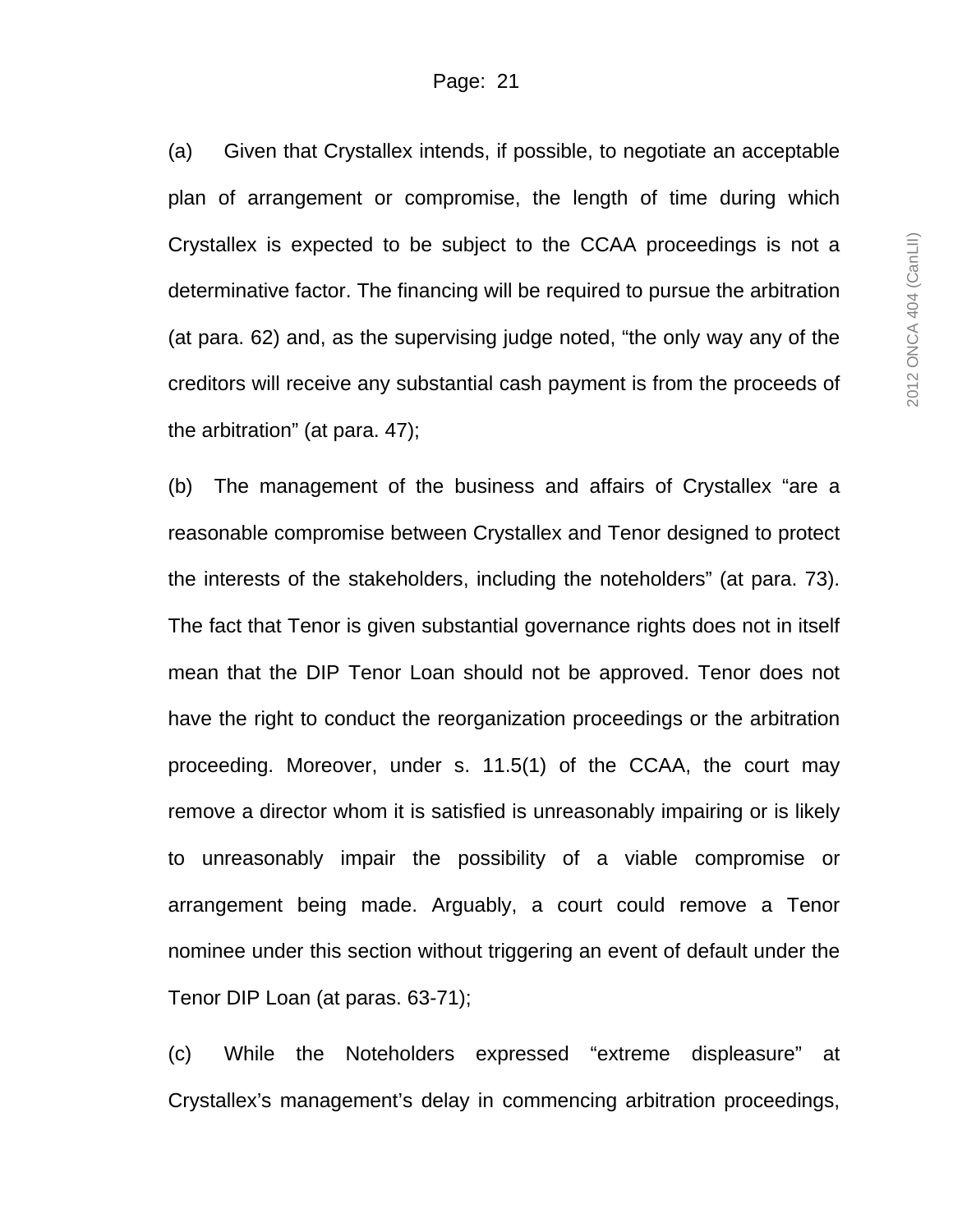they do not oppose management having a continuing role in the arbitration (at para. 72);

(d) The Noteholders' argument that the terms of the Tenor DIP Loan – in particular, the fact that the refusal of the court to grant a stay or a bankruptcy are events of default, the grant of a 35 per cent interest in the arbitration proceeds, and the limits on the type of restructuring that can be concluded without the approval of Tenor – will effectively prevent any plan of arrangement was rejected (at paras. 74-82). While, as the Monitor points out, the introduction of a third party, Tenor, with consent rights to certain actions will add complexity to the negotiation of a CCAA plan (at para. 93), the Tenor DIP Loan would enhance the prospects of a viable compromise or arrangement (at para. 83):

... Crystallex requires additional financing to pay its expenses and continue the arbitration. A DIP loan allows the company to have the arbitration financed, which if it were not at this stage would impair the arbitration and perhaps the attitude of Venezuela towards the arbitration claim, and as such enhances the viability of a CCAA plan. I have not accepted the argument of the noteholders that the loan would prevent a plan of arrangement.

(e) The supervising judge noted that Crystallex's principal asset is its

US \$3.4 billion arbitration claim against Venezuela (at para. 12); and

(f) In considering the Noteholders' complaints of prejudice in the context of

what the market is demanding for a DIP loan and in all the circumstances,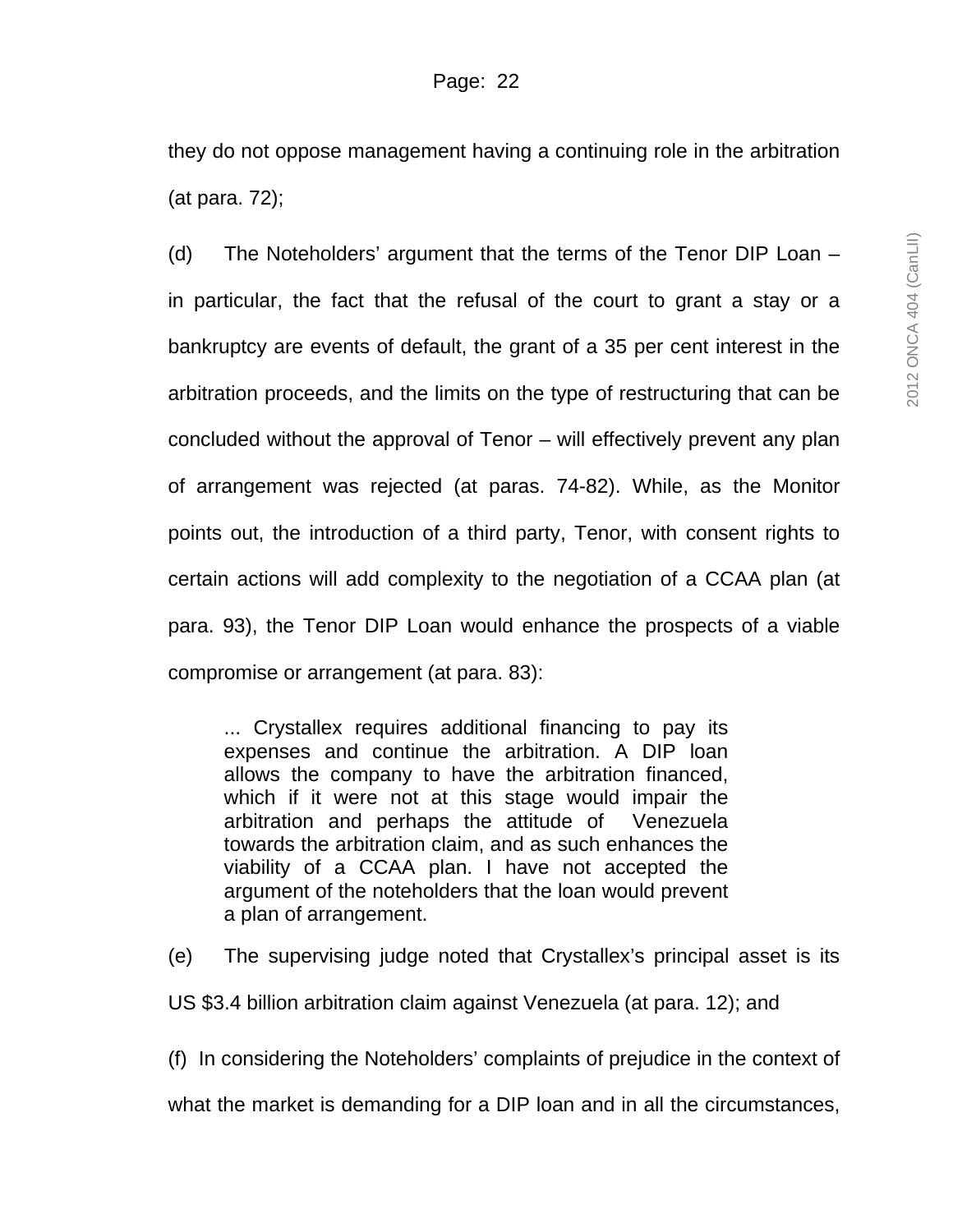the creditors have not been materially prejudiced by the Tenor DIP Loan (at para. 84).

### **C. The Management Incentive Plan**

[45] The supervising judge considered the Noteholders' objections to the quantum and method for providing an incentive to management, the inclusion of certain persons in the MIP, and the approval of the MIP before the negotiation of a plan.

[46] In the DIP Financing Reasons, the supervising judge observed, at para. 109, that whether employee retention provisions should be ordered in a CCAA proceeding was a matter of discretion. He noted that the provisions of the MIP had been approved by an independent committee of the board of directors with impressive qualifications, relying on the opinion of Mr. Swartz. In providing that opinion, Mr. Swartz indicated that the absolute amount of the bonus pool could be very substantial and, in allocating it, the compensation committee "may have to carefully consider the absolute amounts to be paid to each member of the Management Group in order to satisfy its fiduciary duties": see DIP Financing Reasons, at para. 108. The supervising judge also noted that Mr. Swartz had retained an independent national executive compensation consulting firm to provide expert advice.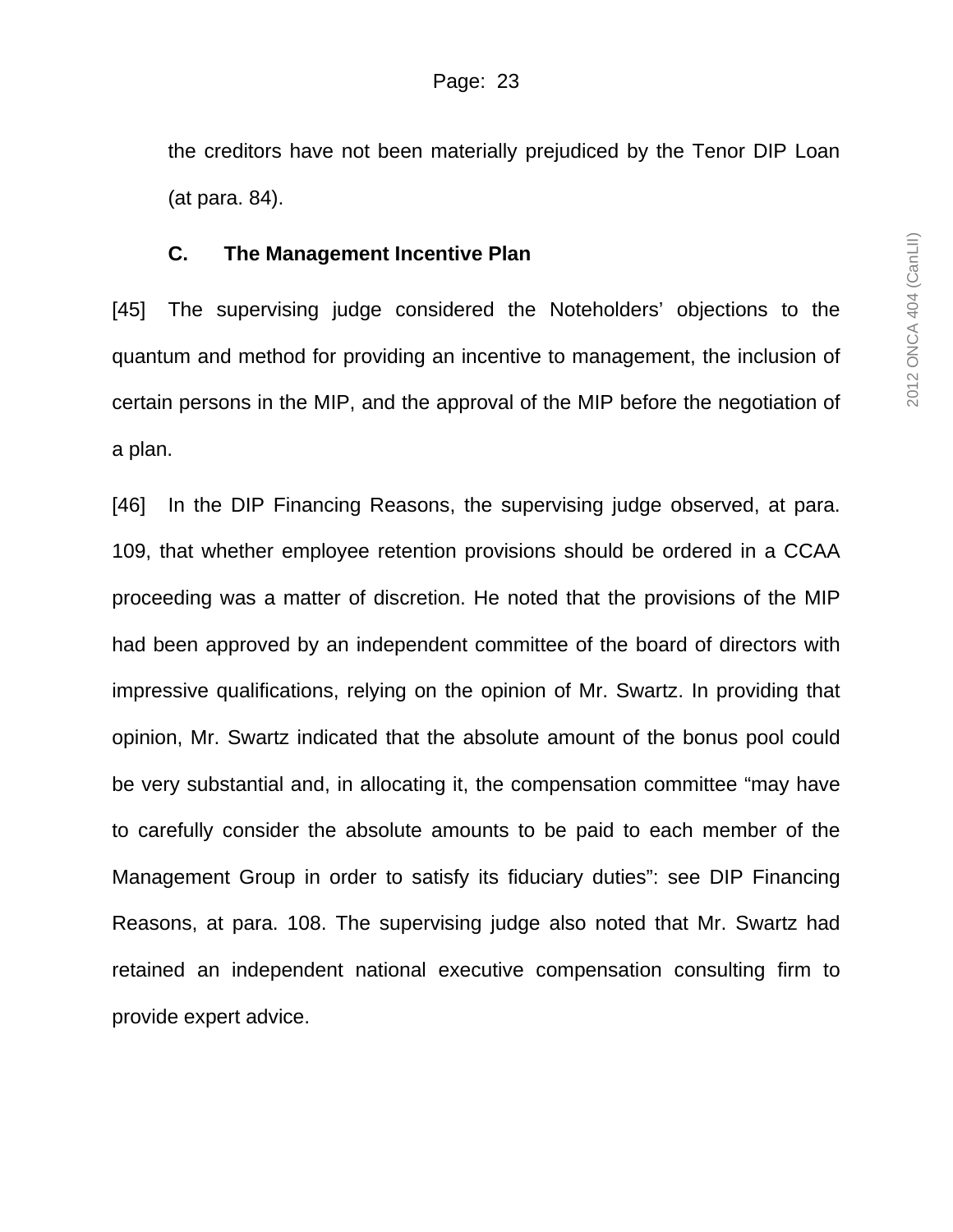[47] Citing *Grant Forest Products Inc. (Re)* (2009), 57 C.B.R. (5th) 128 (Ont. S.C.) and *Timminco Ltd. (Re)*, 2012 ONSC 948, the supervising judge wrote, at para. 112 of the DIP Financing Reasons, "I see no reason why the business judgment rule is not applicable, particularly when the provisions of the MIP have been approved by an independent committee of the board." He further noted, at para. 115, what appears to be the practice of approving employee retention plans before any plan has been negotiated and, at para.105, that the Tenor DIP Loan was conditional on the approval of a MIP acceptable to Crystallex and Tenor.

[48] As to who should be eligible to participate in the MIP, at para. 117, the supervising judge noted that the independent committee had exercised its business judgment on the matter and that the participants were known to Mr. Swartz . Having reviewed the evidence, the supervising judge could not "say that any of the persons included in the MIP should not be there".

#### **V. THE PARTIES' SUBMISSIONS**

## **A. The Noteholders' Submissions**

[49] The Noteholders frame their opposition to the Tenor DIP Loan on a number of bases.

[50] They argue that s. 11.2, titled "Interim financing", only permits a supervising judge to approve financing to meet the debtor's needs while it is developing a plan to present to its creditors.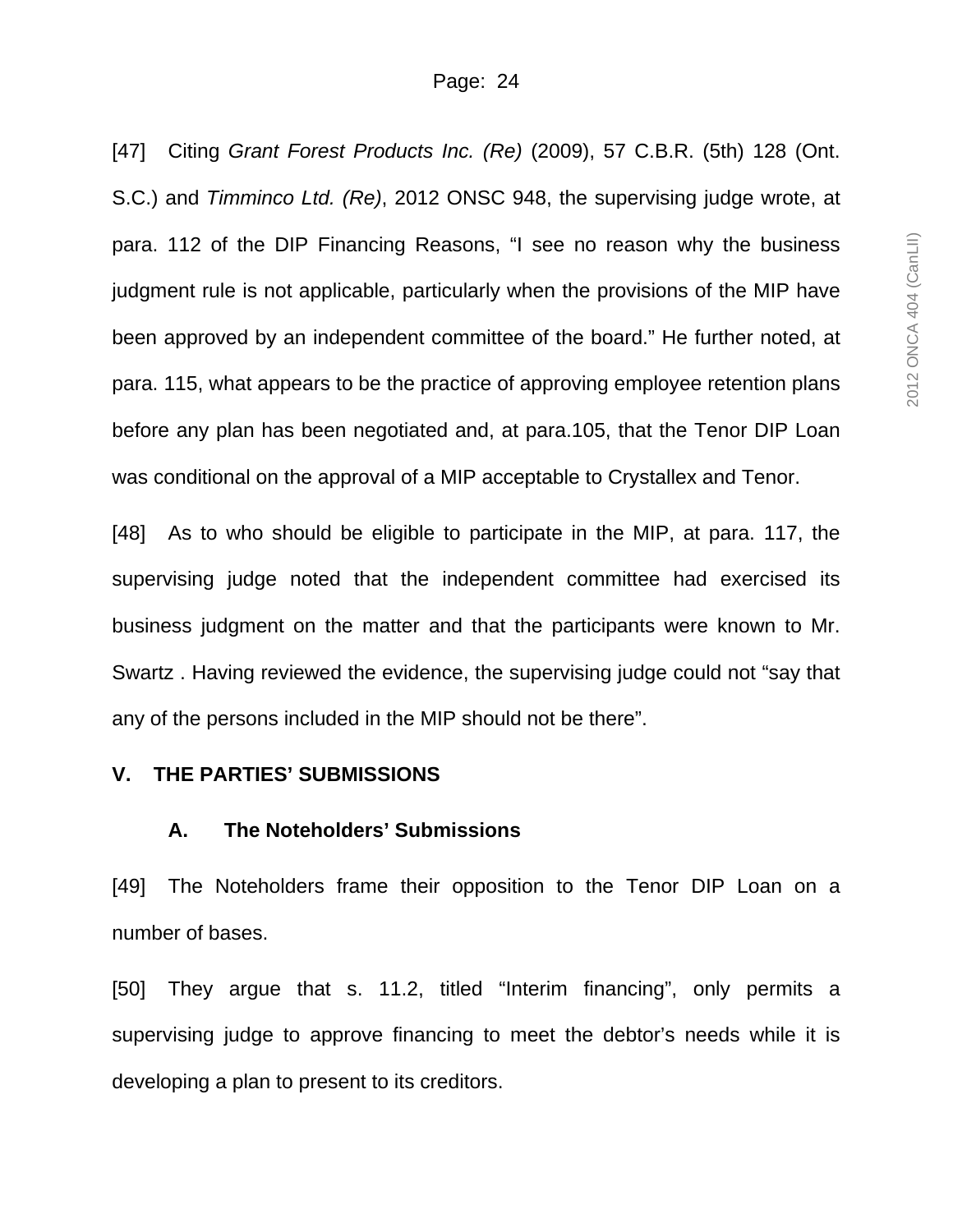[51] The Noteholders also argue that the supervising judge's finding that the Tenor DIP Loan would enhance the prospects of a viable compromise or arrangement was unreasonable because it resulted from an error of principle, namely an improper focus on the fact that it provided financing for the arbitration.

[52] The Noteholders submit that the supervising judge misapprehended the evidence in finding that the Noteholders were not willing to match the Tenor DIP Loan, and this error affected the outcome of the motion.

[53] They argue that the supervising judge erred in deferring to the business judgment of the directors of Crystallex in approving both the Bridge Loan and the Tenor DIP Loan. They argue that directors always make a recommendation and, if Parliament had thought this was a relevant factor, it would have specifically enumerated it in s. 11.2(4) of the CCAA.

[54] They argue that the supervising judge erred in principle in focusing on what was the most expedient way to fund the arbitration (as opposed to Crystallex's needs while negotiating a plan with the Noteholders) and, in doing so, committed the same error as the motion judge in *Cliffs Over Maple Bay*.

[55] The Noteholders' position is that the Tenor DIP Loan is effectively an arrangement, in the guise of a financing, and Crystallex is misusing the CCAA to impose a restructuring without the requisite creditor approval.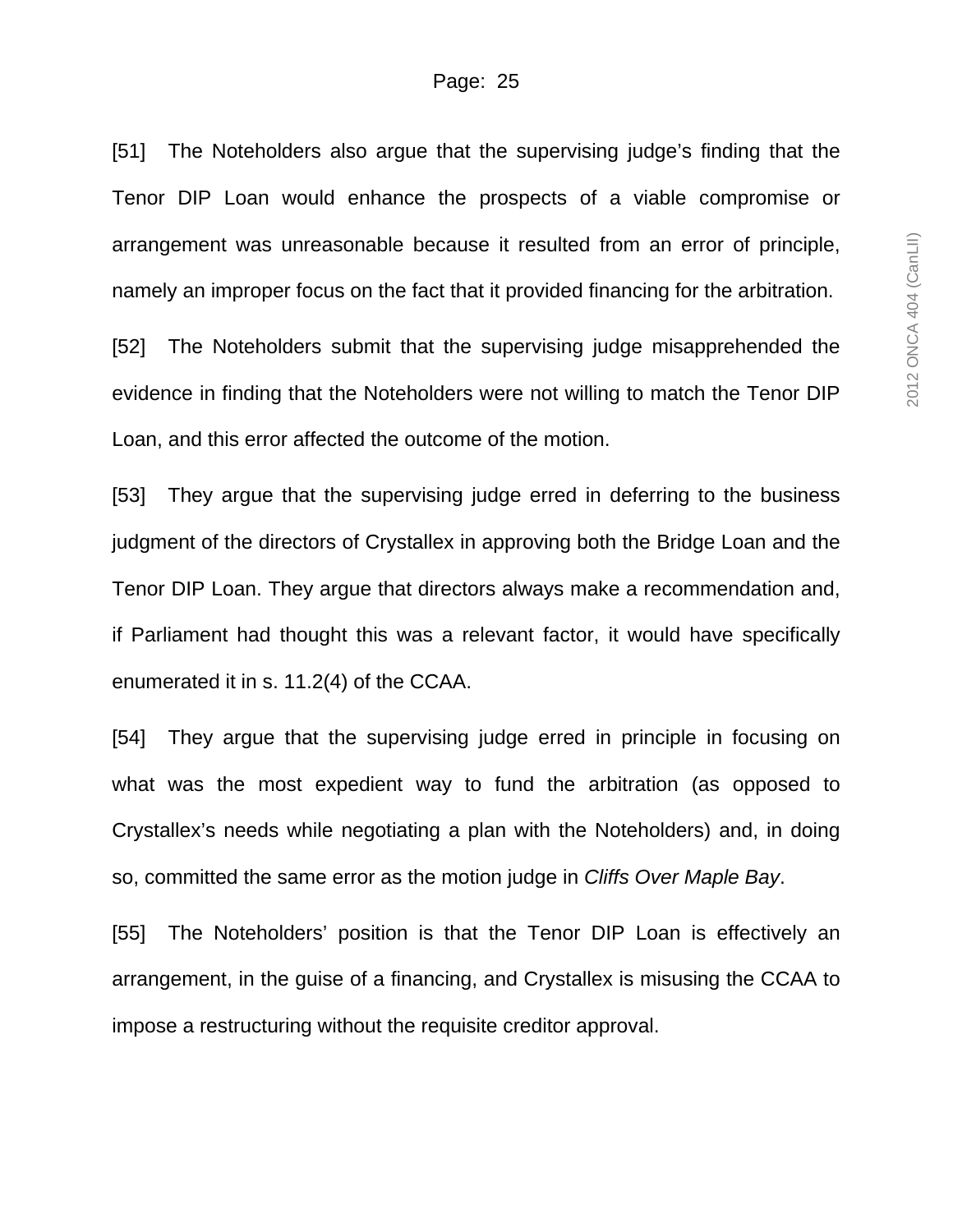[56] The Noteholders submit that this court should order Crystallex to accept the Noteholders' "matching" DIP loan offer.

[57] They also renew their objections to the MIP.

## **B. Crystallex's Submissions**

[58] Crystallex argues that the Noteholders' appeal with respect to the Bridge Loan is moot because the loan has been advanced, spent and repaid.

[59] As to the Tenor DIP Loan, it argues that approving it was within the discretion of the supervising judge, the supervising judge exercised his discretion on a wide variety of findings of fact, capable of evidentiary support in the record, and there is no basis for this court to intervene. It relies on *Century Services Inc. v. Canada (Attorney General)*, 2010 SCC 60, [2010] 3 S.C.R. 379, which recently addressed the broad discretionary jurisdiction of a supervising judge under the CCAA. Crystallex also points to *Air Canada (Re)* (2004), 47 C.B.R. (4th) 169 (Ont. S.C.), as an instance where exit financing was approved before a plan had been approved by creditors.

## **C. Tenor's Submissions**

[60] Tenor argues that "interim financing" in the heading to s. 11.2 of the CCAA does not mean "short term", but rather refers to the interval between two points or events, and s. 11.2 does not contain anything that would fetter the discretion of the supervising judge to select an "end point" beyond the expected conclusion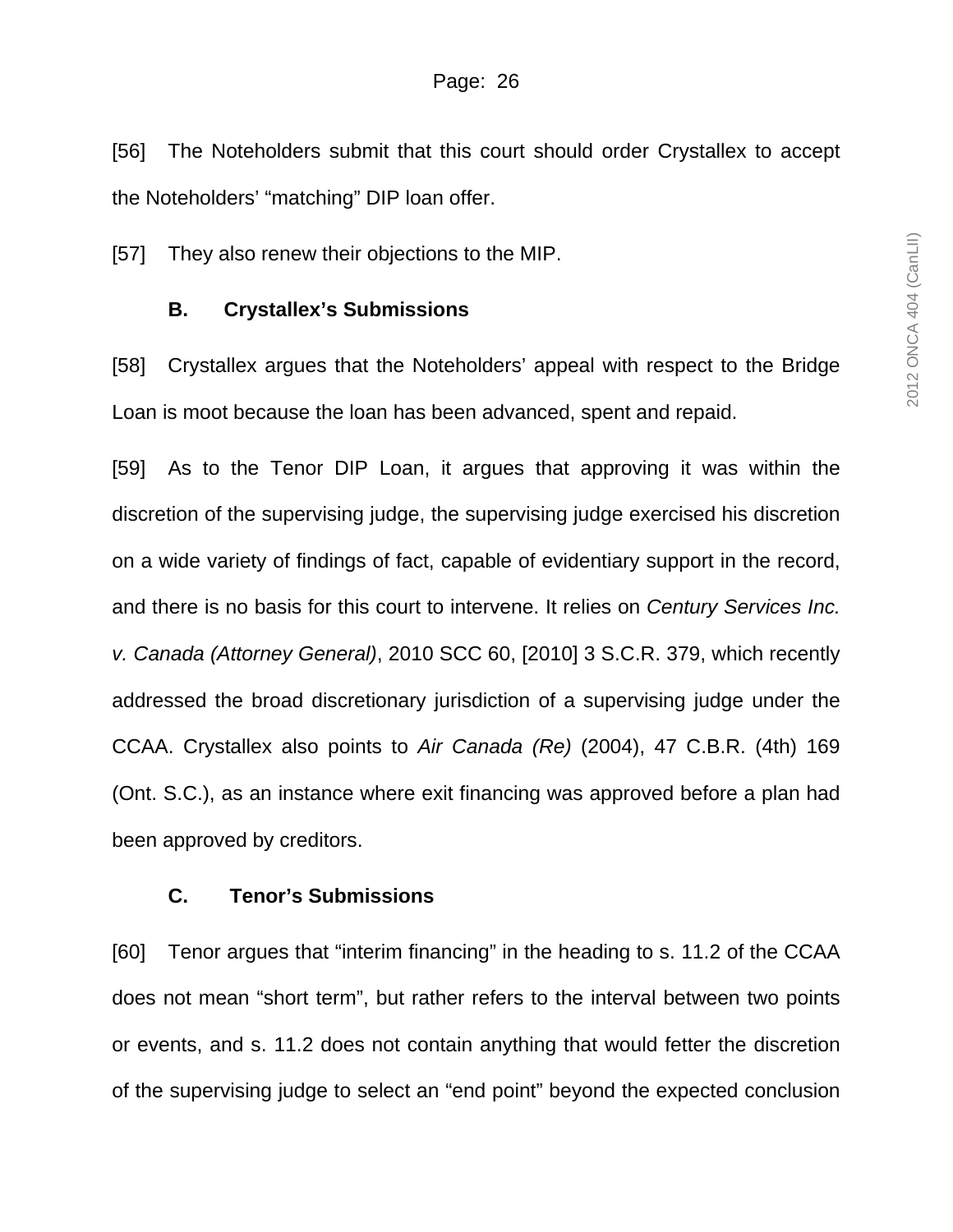of a plan. It argues that the duration of the Tenor DIP Loan is tailored to Crystallex's unique circumstance: all stakeholders acknowledge that the arbitration must be pursued in order for there to be meaningful recovery. In any event, it argues, marginal notes, such as the heading "interim financing" in s. 11.2, are not part of the statute, and their value is limited when a court must address a serious problem of statutory interpretation, citing the *Interpretation Act*, R.S.C. 1985, c. I-21, s. 14, and *Imperial Oil Ltd. v. Canada; Inco Ltd. v. Canada*, 2006 SCC 46, [2006] 2 S.C.R. 447, at para. 57.

[61] Moreover, Tenor submits, the supervising judge was in the best position to perform the careful balancing of interests required to facilitate a successful restructuring.

#### **VI. ANALYSIS**

#### **A. The Appeal from the Bridge Financing Order**

[62] The Noteholders did not strongly pursue their appeal of the Bridge Financing Order. The relief sought at the conclusion of the hearing related to the Tenor DIP Loan and not the Bridge Loan. The Bridge Loan was disbursed, spent and repaid. I agree with the respondents that the Noteholders' appeal with respect to the Bridge Loan is moot. I will therefore confine my analysis to the Tenor DIP Loan and the MIP.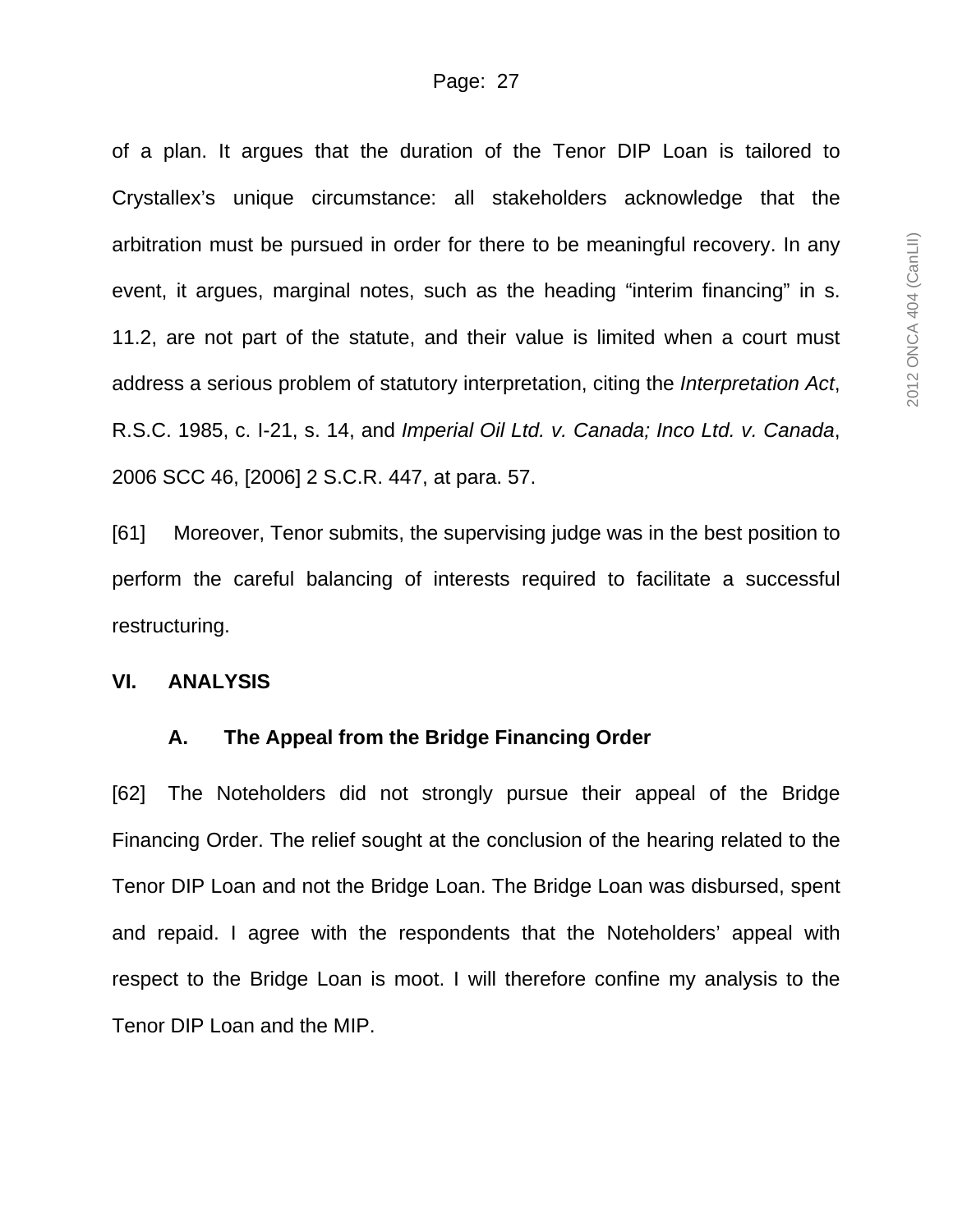# **B. The Appeal from the Tenor DIP Financing Order**

# **(1)** *Century Services Inc. v. Canada (Attorney General)*

[63] The Supreme Court of Canada had occasion to interpret the CCAA for the first time in *Century Services*. It used that opportunity to make clear that the CCAA gives the courts broad discretionary powers. Those powers must, however, be exercised in furtherance of the CCAA's purposes: para. 59. Section 11, in particular, was drafted in broad language which provides that a supervising judge "may, subject to the restrictions set out in this Act … make any order that it considers appropriate in the circumstances".3 For the majority in *Century Services*, Deschamps J. wrote:

> [69] The *CCAA* also explicitly provides for certain orders…

> [70] The general language of the *CCAA* should not be read as being restricted by the availability of more specific orders. However, the requirements of appropriateness, good faith, and due diligence are baseline considerations that a court should always bear in mind when exercising *CCAA* authority. Appropriateness under the *CCAA* is assessed by inquiring whether the order sought advances the policy objectives underlying the *CCAA*. The question is whether the order will usefully further efforts to achieve the remedial purpose of the *CCAA* – avoiding the social and economic losses resulting from liquidation of an

l

The full text of section 11 is as follows:

<sup>11.</sup> Despite anything in the *Bankruptcy and Insolvency Act or the Winding-up and Restructuring Act,* if an application is made under this Act in respect of a debtor company, the court, on the application of any person interested in the matter, may, subject to the restrictions set out in this Act, on notice to any other person or without notice as it may see fit, make any order that it considers appropriate in the circumstances.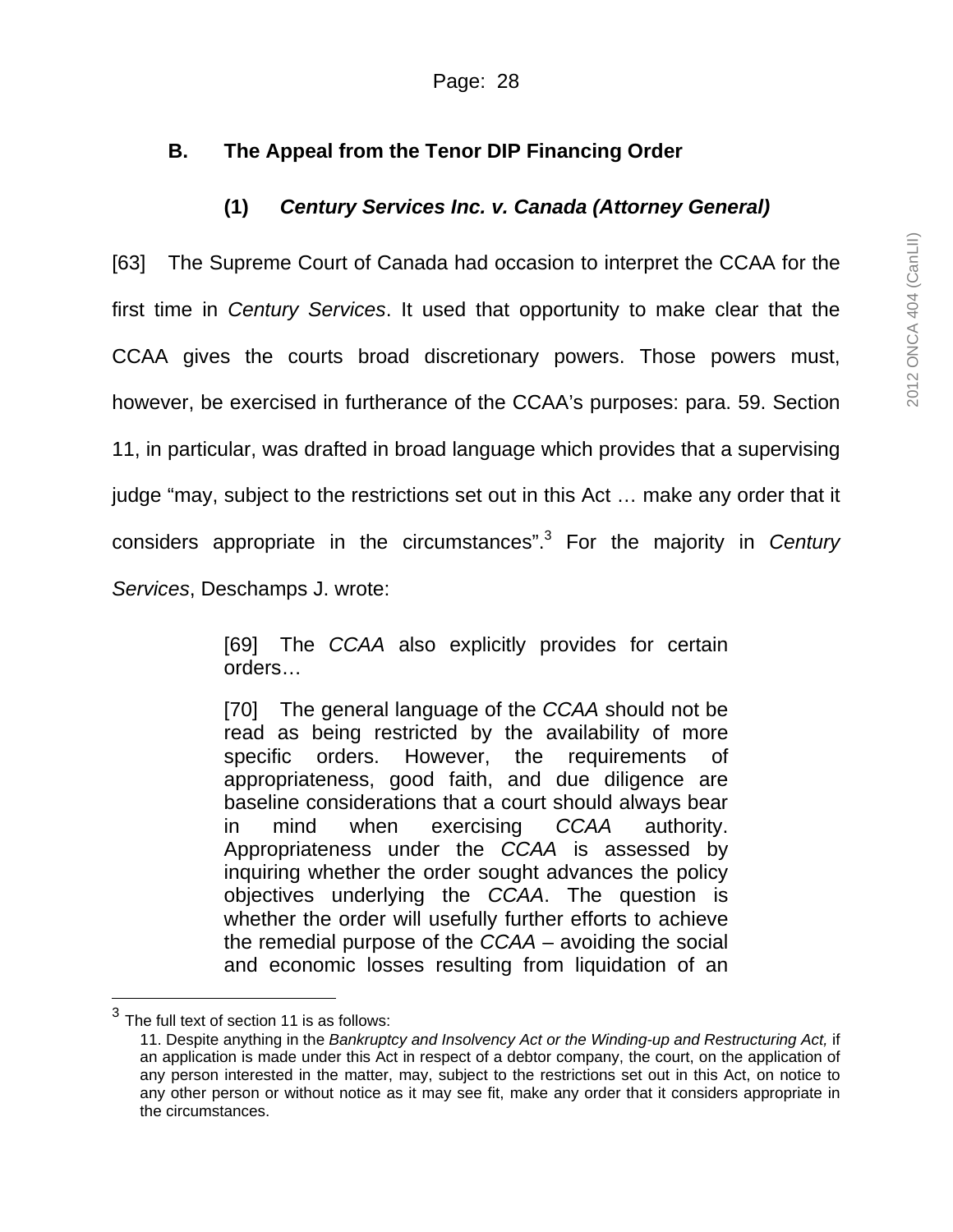insolvent company. I would add that appropriateness extends not only to the purpose of the order, but also to the means it employs. Courts should be mindful that chances for successful reorganizations are enhanced where participants achieve common ground and all stakeholders are treated as advantageously and fairly as the circumstances permit.

[64] It is with the Supreme Court's interpretation of the scope of judicial discretion under the CCAA in mind that I turn to s. 11.2 and the question of whether it permits a supervising judge to approve financing that may continue for a significant period after CCAA protection ends, without the approval of creditors.

## **(2) Section 11.2 of the CCAA**

[65] Section 11.2 is headed "Interim Financing". Headings may be used as an aid in interpreting the meaning of a statute: R. Sullivan, *Sullivan on the Construction of Statutes*, 5th ed. (Markham: LexisNexis Canada Inc., 2008), at p. 394, "Interim" generally means temporary or provisional: *Canadian Oxford Dictionary*, 2d ed. The weight to be given to a heading depends on the circumstances.

[66] I agree with the Noteholders that s. 11.2 contemplates the grant of a charge, the primary purpose of which is to secure financing required by the debtor while it is expected to be subject to proceedings under the CCAA. A further purpose, however, is to enhance the prospects of a plan of compromise or arrangement that will lead to a continuation of the company, albeit in restructured form, after plan approval.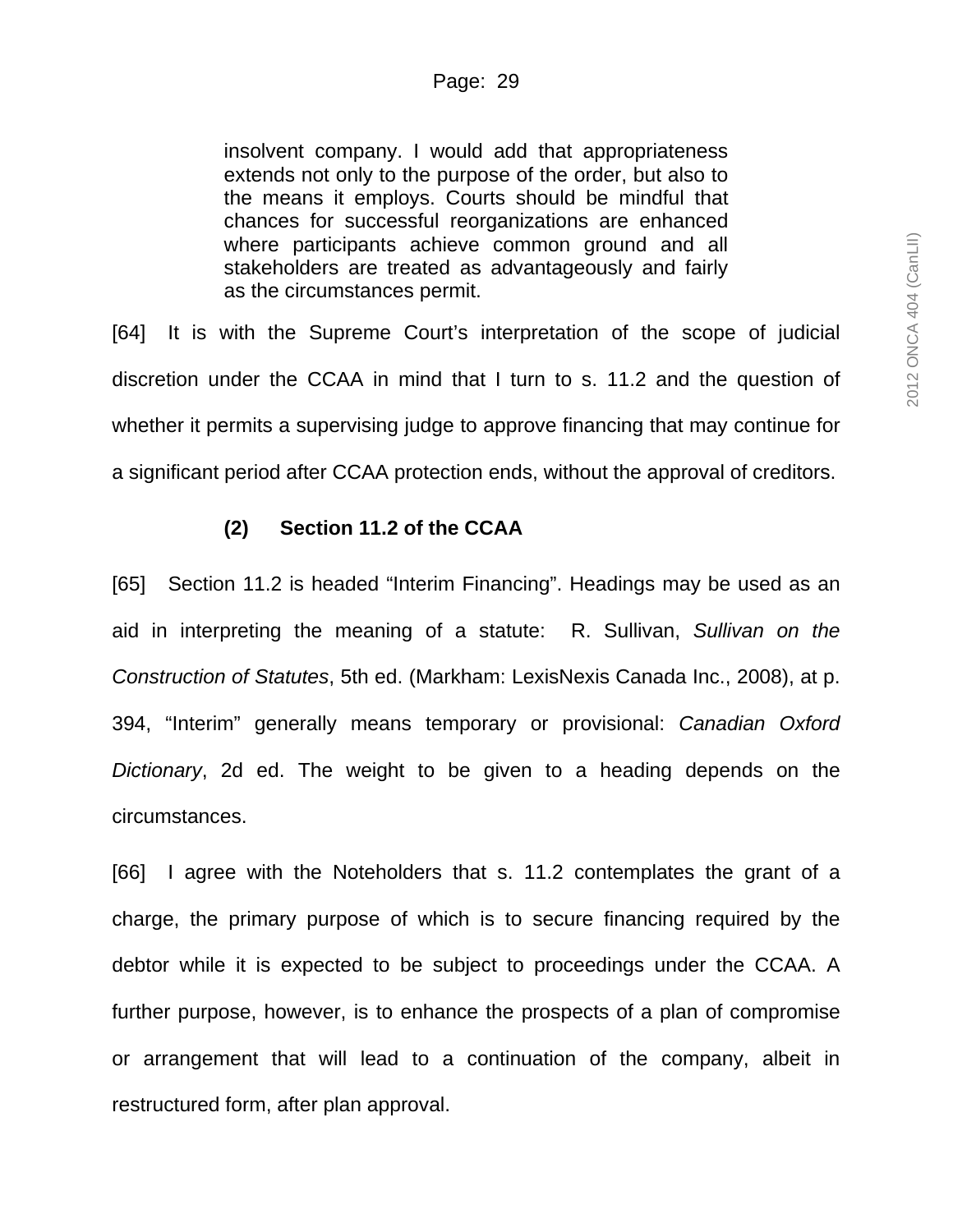[67] Section 11.2(4)(a) directs the court to consider the period during which the debtor is expected to be subject to proceedings under the CCAA. It stops short of confining the financing to the period that the debtor is subject to the CCAA. Section 11.2(4)(d) directs the court to consider if the financing would enhance the prospects of a viable compromise or arrangement.

[68] Having regard to the broad remedial purpose of the CCAA and the broad residual authority of a supervising judge described in *Century Services*, in my view section 11.2 does not restrict the ability of the supervising judge, where appropriate, to approve the grant of a charge securing financing before a plan is approved that may continue after the company emerges from CCAA protection. Indeed, although in very different circumstances, financing to be available on the debtor's emergence from CCAA protection (sometimes called "exit financing") was approved before a plan was approved in *Air Canada*. 4 Both *Century Services* and section 11.2, however, in my view, signal that it would be unusual for a court to approve exit financing where opposed by substantially all of the creditors. Exit or post-plan financing is often a key element, or a pre-requisite, of the plan voted on by creditors.

 $\overline{\phantom{a}}$ 

<sup>4</sup> In *Air Canada,* Farley J. approved a "global restructuring agreement" which included a commitment of an existing creditor to provide exit financing of approximately US \$585 million on the company's emergence from CCAA. DIP financing was in place; the financing at issue was clearly recognized as exit financing. The restructuring agreement was not opposed by substantially all of the creditors. Nor was it argued that it adversely affected the ability of the creditors and the debtor to negotiate a compromise or arrangement.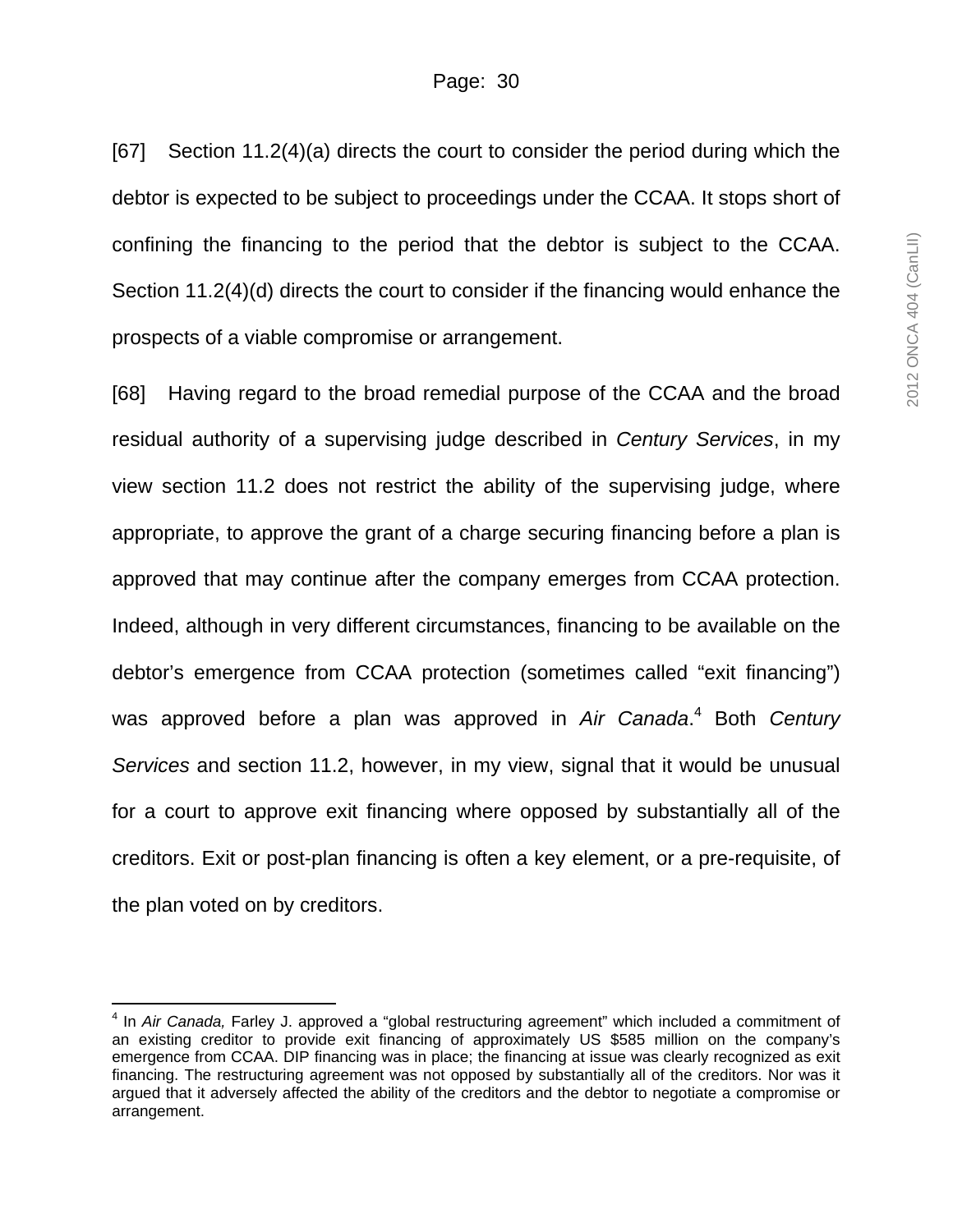[69] The question becomes whether the unique facts of this case permitted the supervising judge to approve "interim financing" that was of such duration and structure that it could well outlast the CCAA protection period. This court should not substitute its decision for that of the supervising judge. I must ask this question through the lens of the applicable standard of review.

#### **(3) Standard of review**

[70] Appellate review of a discretionary order under the CCAA is limited. Intervention is justified only for an error in principle or the unreasonable exercise of discretion: *Ivaco Inc. (Re)* (2006), 83 O.R. (3d) 108 (C.A.), at para. 71. An appellate court should not interfere with an exercise of discretion "where the question is one of the weight or degree of importance to be given to particular factors, rather than a failure to consider such factors or the correctness, in the legal sense, of the conclusion": *New Skeena Forest Products Inc., Re*, 2005 BCCA 192, 39 B.C.L.R. (4th) 338, at para. 26.

### **(4) The supervising judge did not err in principle or unreasonably exercise his discretion**

[71] As detailed below, I conclude that there is no basis for interfering with the supervising judge's exercise of discretion in approving the Tenor DIP Loan.

[72] Most significantly, in this case, the supervising judge found there could be no meaningful recovery, and therefore no successful restructuring, without the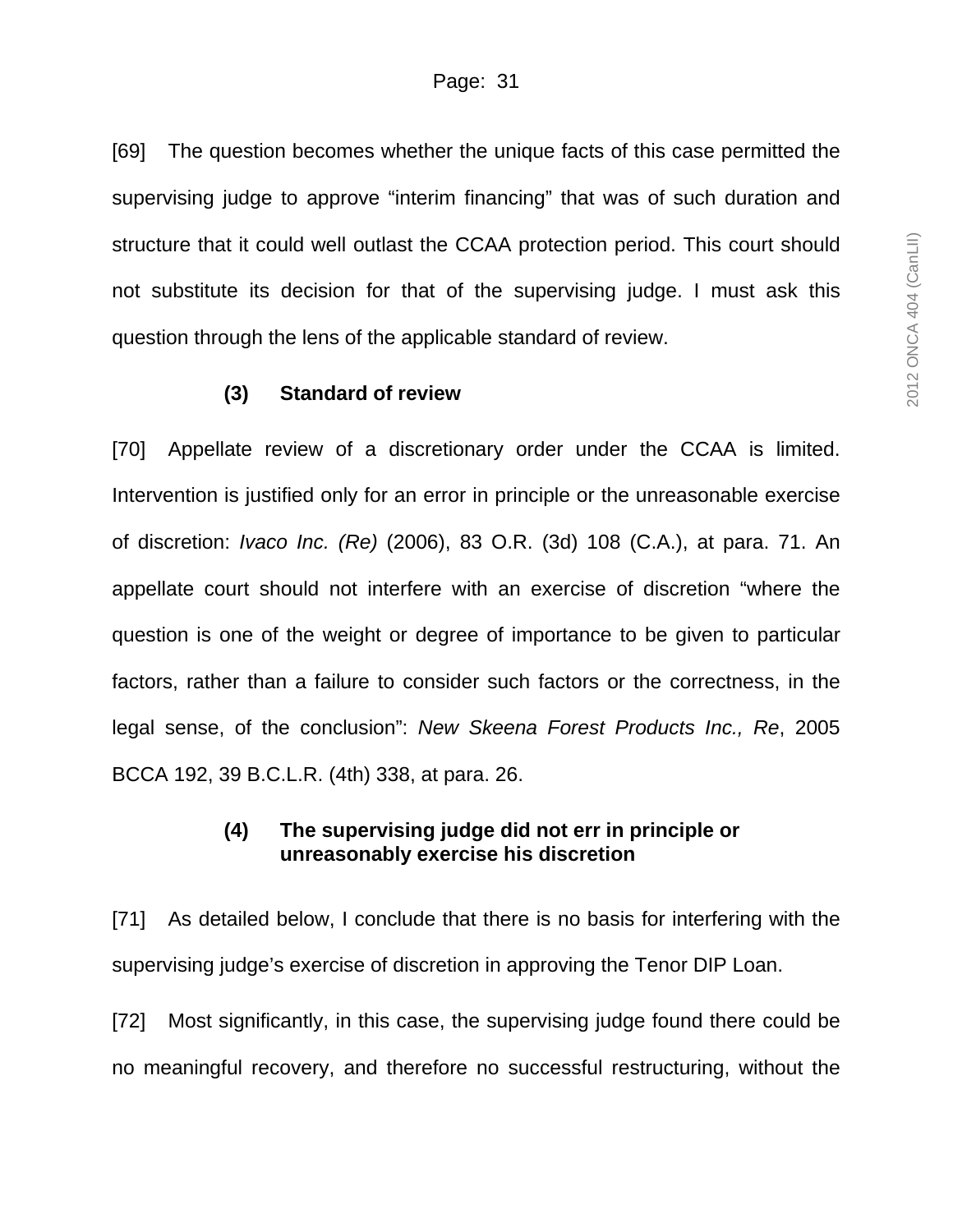financing of the arbitration. Although the Noteholders characterized the Tenor DIP Loan as "exit financing", it furthered the remedial purpose of the CCAA. To that extent, it is appropriate in the first sense used by Deschamps J. in *Century Services*, even though it may well outlast the period of CCAA protection. The supervising judge's focus on the fact that the Tenor DIP Loan provided financing for the arbitration was not, in the circumstances, an error of principle.

[73] In my view, the Noteholders' real argument is that the *means* by which the Tenor DIP Loan was approved were not appropriate. Ideally, a CCAA supervising judge is able to assist creditors and debtors in coming to a compromise. The creditors and Crystallex have not "achieved common ground" on a very significant matter. Effectively, the Noteholders argue that the creditors have not been treated as advantageously and fairly as the circumstances permit. They are the senior creditors and their offer to provide DIP financing on terms they argue matched those of the Tenor DIP Loan was not accepted. With sufficient financing in place to fund the arbitration, their leverage in negotiating a share of the arbitration proceeds has been reduced. Moreover, the Noteholders argue, the supervising judge erred in applying the business judgment rule, and, contrary to *Cliffs Over Maple Bay*, involuntarily stayed their rights during what they characterize as a restructuring. I consider each of these arguments below.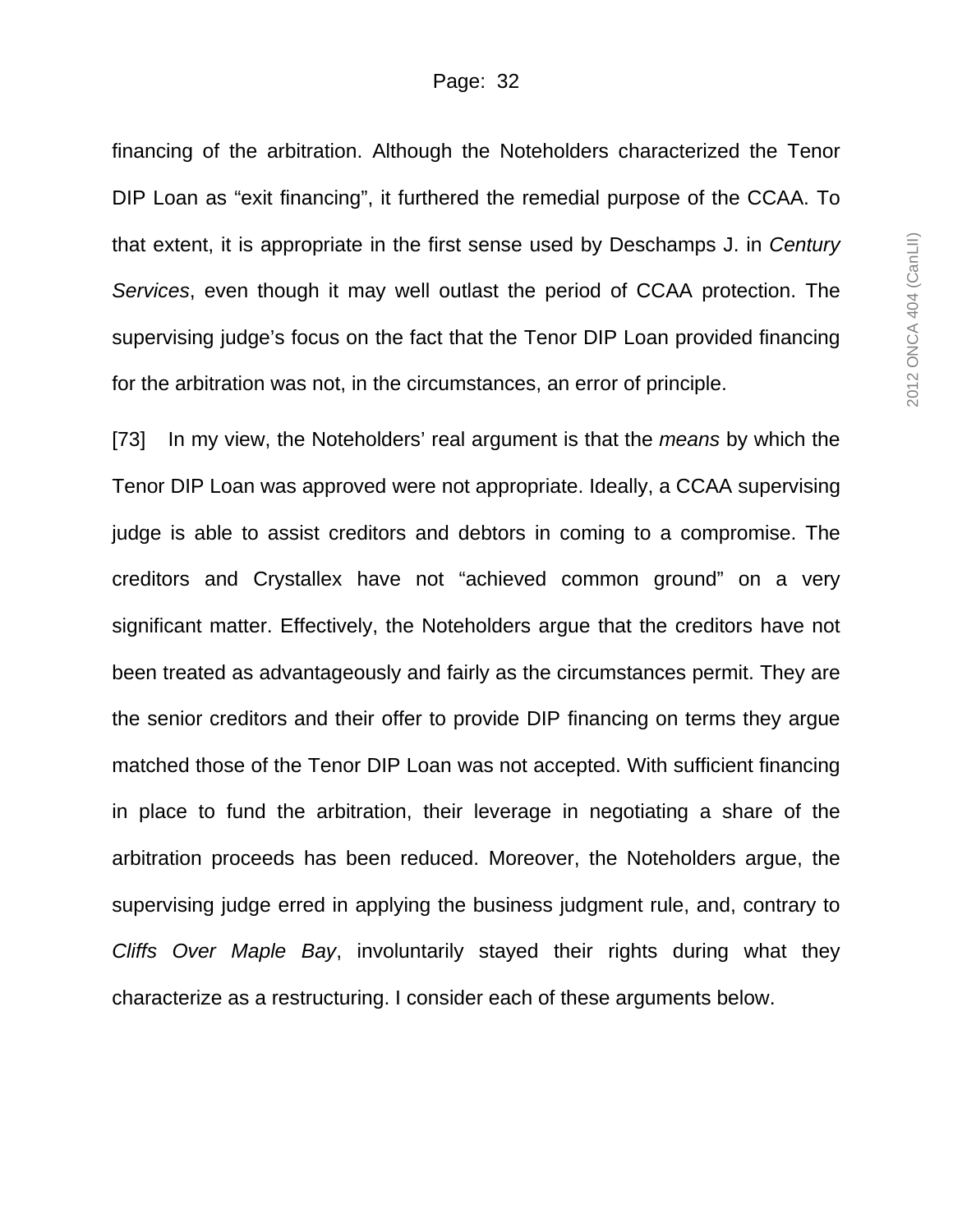## **a. The Noteholders' competing DIP loan offer**

[74] The Noteholders point to their affidavit on the April motion indicating they would submit to an order to advance funds on the same terms as the Tenor DIP Loan "in the event that prior to October 1, 2012, the Court orders that such longterm financing is appropriate and necessary". The supervising judge wrote that it would have been a preferable outcome if the Noteholders had been prepared to lend at the time of the April motion on the terms of the Tenor DIP facility: DIP Financing Reasons, at para. 91. The Noteholders argue that: they were prepared to advance funds on the terms of the Tenor DIP Loan, if so ordered; the supervising judge misapprehended the evidence; and, given the supervising judge's comment that it would have been preferable if the Noteholders had been prepared to lend, that misapprehension affected the outcome of the motion.

[75] The supervising judge's comment at para. 91 of the DIP Financing Reasons makes his real concern clear. There, he stated that "at this time" the Noteholders were not prepared to lend on the terms of the Tenor DIP Loan. The Noteholders' view as of April 5, 2012 was that such long-term financing was not necessary, as the \$10 million they offered to advance at that time met Crystallex's then cash requirements. The Noteholders reserved their rights to continue to oppose the approval of long term financing before they had come to an agreement with Crystallex about their entitlement, as creditors. Further hearings, and further arguments, were required. The supervising judge found, at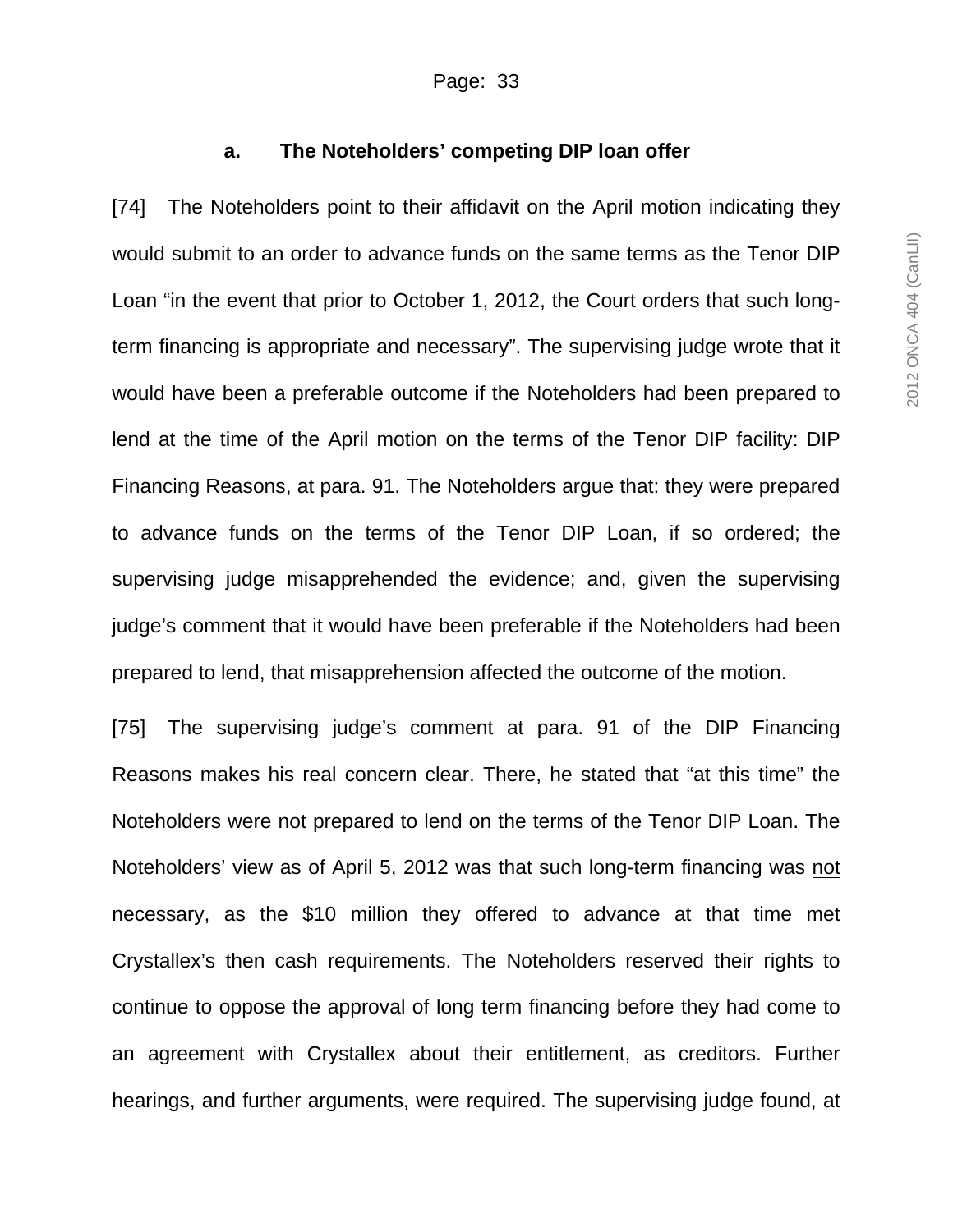para. 83 of the DIP Financing Reasons, that not putting sufficient financing in place to finance the arbitration "at this stage" would impair the arbitration. There was no suggestion from counsel for the Noteholders that on April 5, 2012 the Noteholders were prepared to waive the condition permitting them to continue to oppose the approval of long term financing. I am not satisfied that the supervising judge clearly misapprehended the evidence.

#### **b. Loss of leverage**

[76] In Crystallex's view, a reduction of the Noteholders' leverage was desirable. It points to the Noteholders' competing CCAA application, seeking to cancel all of the shareholders' equity, which the supervising judge rejected as not fairly balancing the interests of all stakeholders. The Noteholders' plan, subsequently proposed, would entitle them to 46 per cent of the equity in return for giving up their Notes, which Crystallex also views as excessive.<sup>5</sup>

[77] Crystallex argues that the Noteholders are not contractually entitled to convert their Notes to equity, and should therefore not be entitled to do so. Moreover, they argue, in the event of bankruptcy, the Noteholders would only be entitled to recover their principal and interest at the statutory rate of 5 per cent under the *Bankruptcy and Insolvency Act*, R.S.C. 1985, c. B-3, and, if the

 5 The Noteholders proposed that they receive 22.9 per cent of the equity for the \$36 million needed for the arbitration and 58 per cent of the equity in return for giving up their Notes, for a total of approximately 81 per cent of the equity. Assuming that the Noteholders sought a maximum total entitlement of 81 per cent, if they advanced the \$36 million on the terms of the Tenor DIP Loan, as they now seek to do, the amount of equity on conversion of their notes would be 46 per cent. See the DIP Financing Reasons, at para. 77.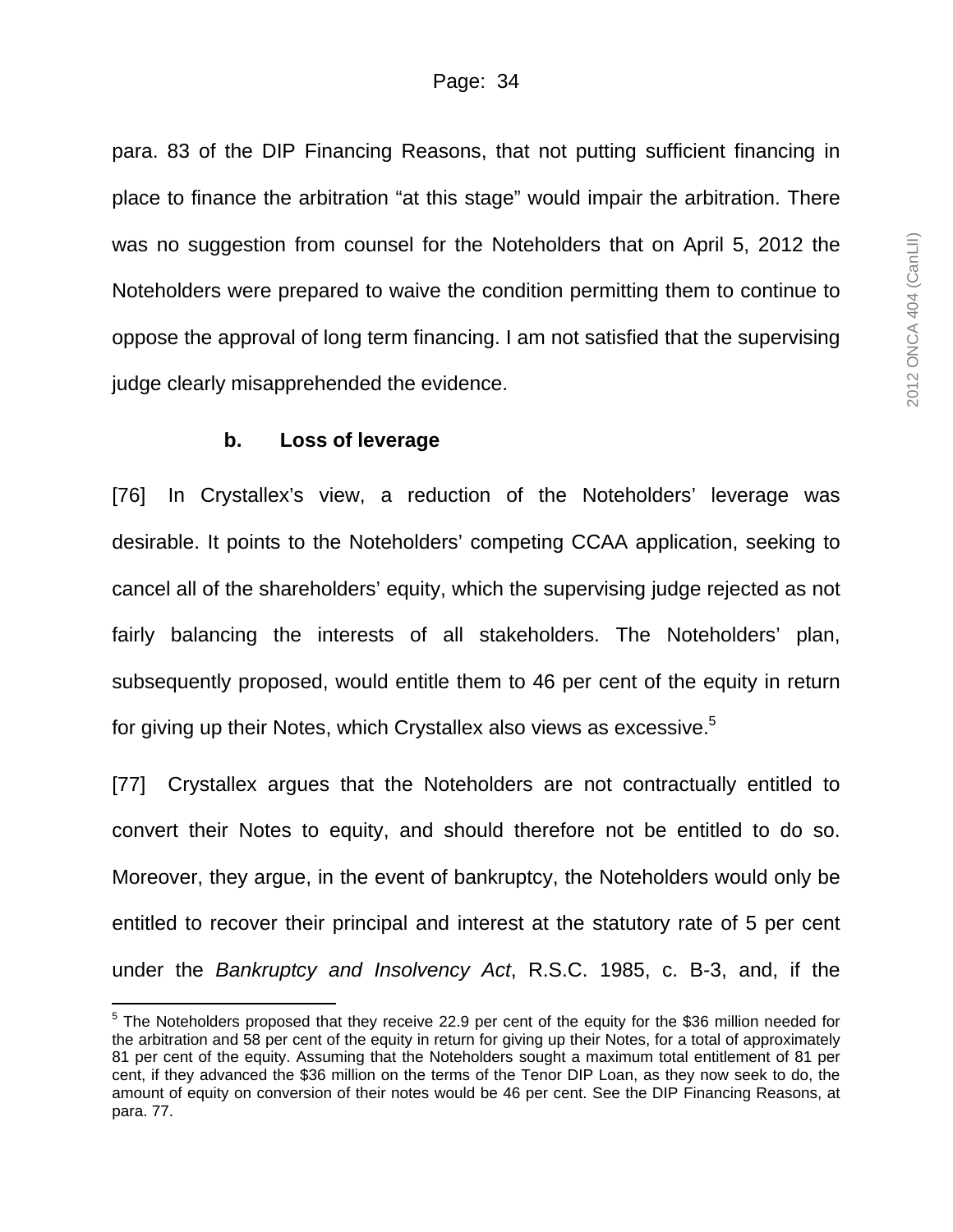arbitration is realized, they will be entitled to the higher rate of interest they are contractually entitled to under the Notes. As Deschamps J. noted at para. 77 of *Century Services*, participants in a reorganization "measure the impact of a reorganization against the position they would enjoy in liquidation".

[78] The Noteholders counter that, contractually, they were entitled to be repaid on December 23, 2011 and, since they were not, and Crystallex proposes to defer repayment for several years and repay the Notes only if the arbitration is successful, the long delay entitles them to some equity participation. Moreover, contractually, Crystallex is restricted from incurring the Tenor DIP Loan, which will be senior to the Notes.

[79] Crystallex points to the terms of the Initial Order, affording the "best offer" the protection of the *Soundair* principles, and providing that "topping offers" would not be considered by the court. Crystallex points out that the Noteholders did not appeal the Initial Order and argues that accepting the Noteholders' matching offer would offend the *Soundair* principles. In Crystallex's view, the Noteholders were treated fairly.

[80] In turn, the Noteholders argue that the Initial Order authorized Crystallex to conduct an auction to raise *interim or DIP financing* pursuant to procedures approved by the Monitor. Since the outset, the Noteholders maintained their objection that the auction process sought more than interim or true DIP financing.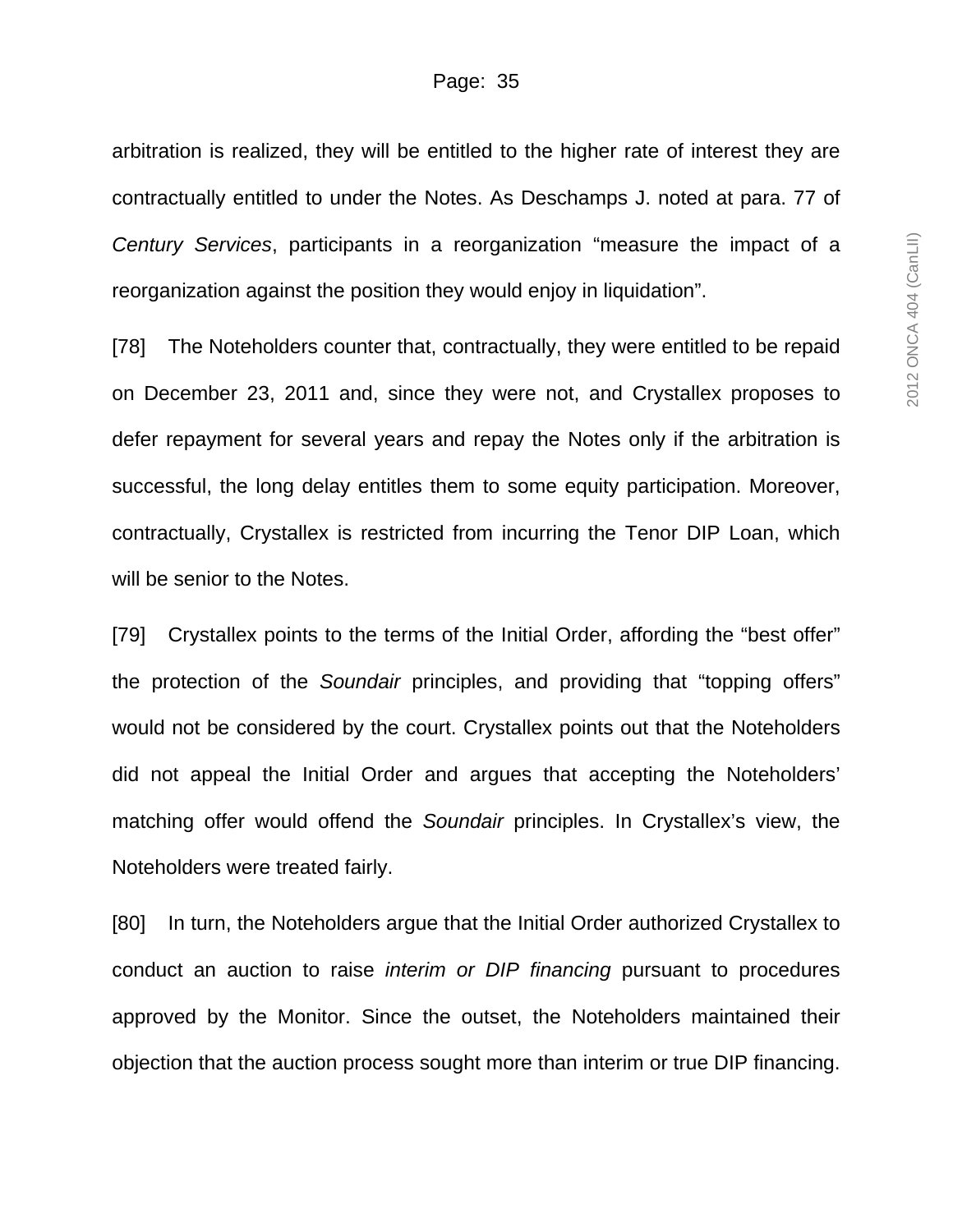The supervising judge deferred consideration of their objections until the DIP facility was before the court for approval.

[81] The Noteholders are sophisticated parties. They pursued a strategy. It ultimately proved less successful than hoped. It appears that the supervising judge would have been prepared to approve the advance of funds to Crystallex by the Noteholders, on the terms of the Tenor DIP Loan, notwithstanding the *Soundair* principles, had the Noteholders agreed to do so, without condition, on April 5, 2012.

[82] The facts of this case are unusual: there is a single "pot of gold" asset which, if realized, will provide significantly more than required to repay the creditors. The supervising judge was in the best position to balance the interests of all stakeholders. I am of the view that the supervising judge's exercise of discretion in approving the Tenor DIP Loan was reasonable and appropriate, despite having the effect of constraining the negotiating position of the creditors.

#### **c. The business judgment rule**

[83] The supervising judge held that in addition to the factors in s. 11.2(4) of the CCAA, he could take into account the exercise or lack thereof of business judgment by the board of directors of a debtor corporation in considering DIP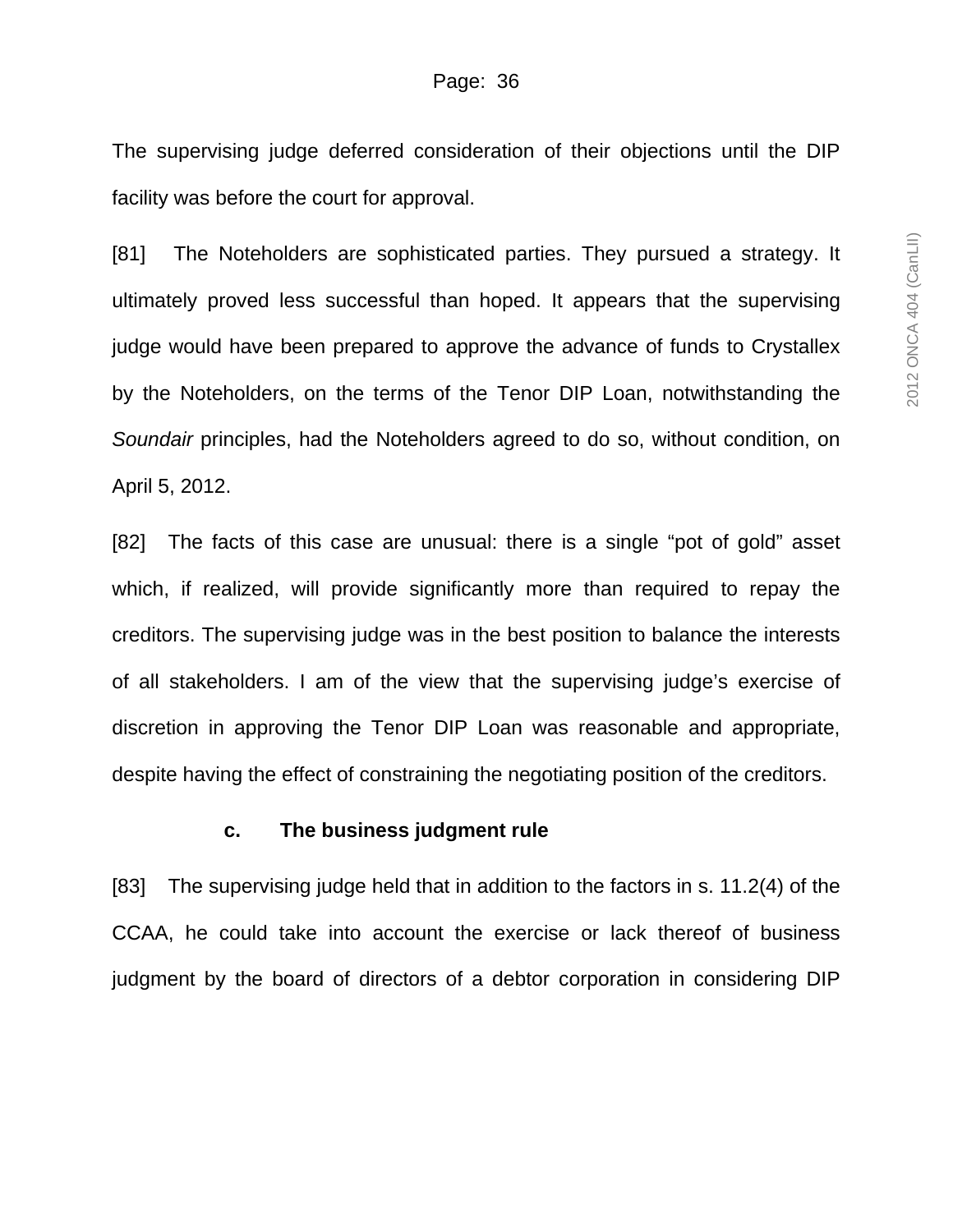financing: DIP Financing Reasons, at paras. 32-35. He cited *Stelco Inc. (Re)* (2005), 75 O.R. (3d) 5 (C.A.), as authority for this proposition.<sup>6</sup>

[84] The fact that a debtor's board of directors recommends interim financing is not a determinative factor, and in some cases may not be a material factor, in considering whether to make an order under s. 11.2. It would be unusual if the board did not recommend the financing for which the debtor seeks approval.

[85] *Stelco* should not be read as authority for the principle that the recommendation of the directors of a debtor under CCAA protection is entitled to deference in evaluating whether financing should be approved under s. 11.2 of the CCAA where the factors outlined in s. 11.2(4) have not been complied with. In *Stelco,* the debtor did not seek court approval of a recommendation of the board. In the case of interim financing, the court must make an independent determination, and arrive at an appropriate order, having regard to the factors in s. 11.2(4). It may consider, but not defer to, and is not fettered by, the recommendation of the board.

[86] The weight given by the supervising judge to the business judgment of the board of directors of Crystallex in recommending the Tenor DIP Loan is not, however, a basis for this court to interfere with his decision: *New Skeena Forest Products*, at para. 26.

 $\overline{a}$ 

<sup>6</sup> An incorrect citation for *Stelco* was given in the DIP Financing Reasons, at para. 33.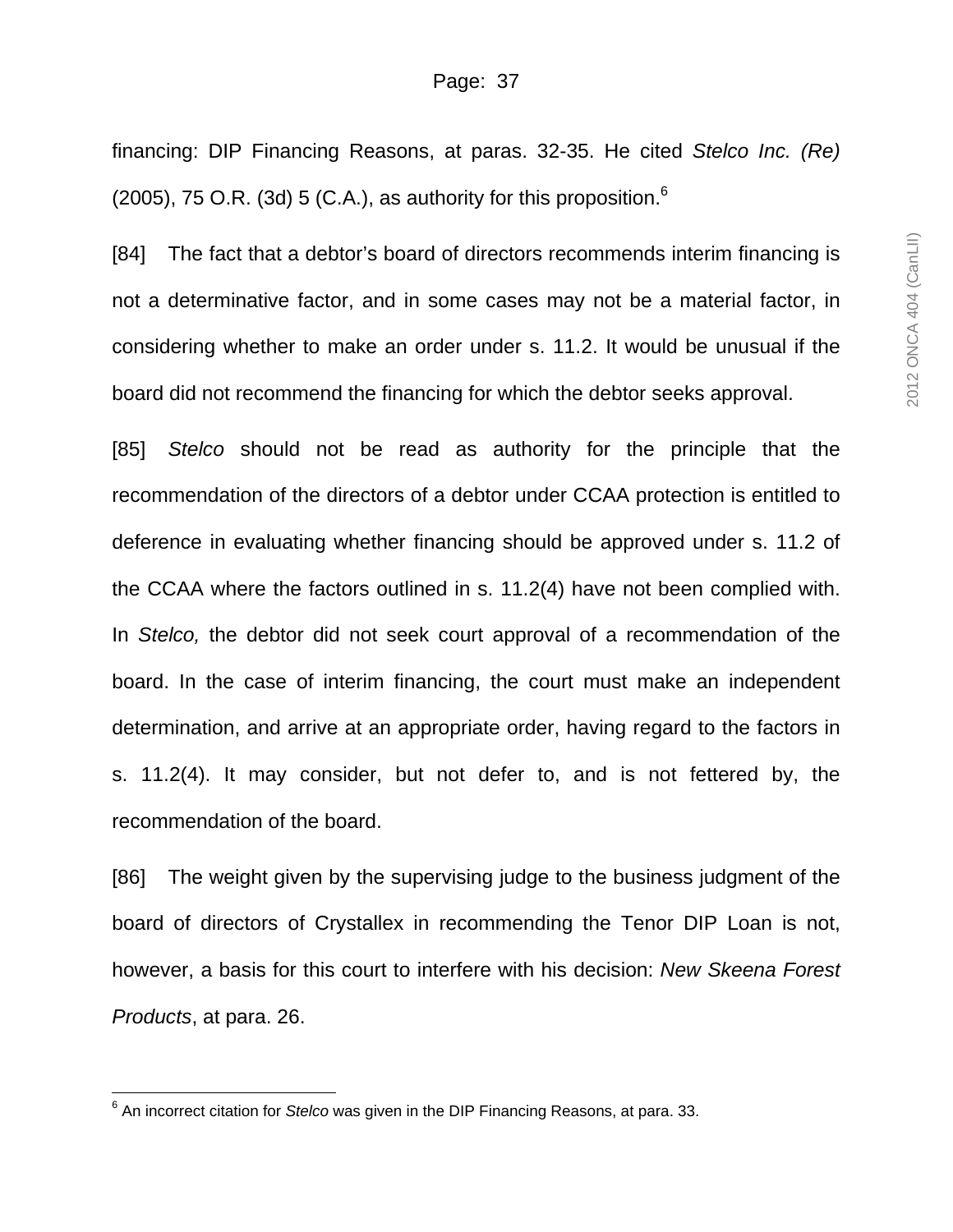# **d.** *Cliffs Over Maple Bay* **is distinguishable**

[87] In *Cliffs Over Maple Bay*, the debtor was the developer of a 300 acre site intended to include residential units, a golf course and a hotel. The debtor obtained protection under the CCAA and sought approval of financing that would permit it to complete material parts of the development. It believed that the proceeds generated from the sale of units thus completed would be sufficient to fund the remaining portions of the development and that, if the development were completed, there would be sufficient sale proceeds to satisfy all of the debtor's obligations.

[88] The motion judge approved the financing; the mortgagees of the development appealed. The British Columbia Court of Appeal noted, at para. 35, that it was not suggested that the debtor intended to propose an arrangement or compromise to its creditors before embarking on its restructuring plan. The court allowed the appeal, writing:

> [37] ... DIP financing should not be authorized to permit the debtor company to pursue a restructuring plan that does not involve an arrangement or compromise with its creditors ...

> [38] ... What the Debtor Company was endeavouring to accomplish in this case was to freeze the rights of all of its creditors while it undertook its restructuring plan without giving the creditors an opportunity to vote on the plan. The CCAA was not intended, in my view, to accommodate a non-consensual stay of creditors' rights while a debtor company attempts to carry out a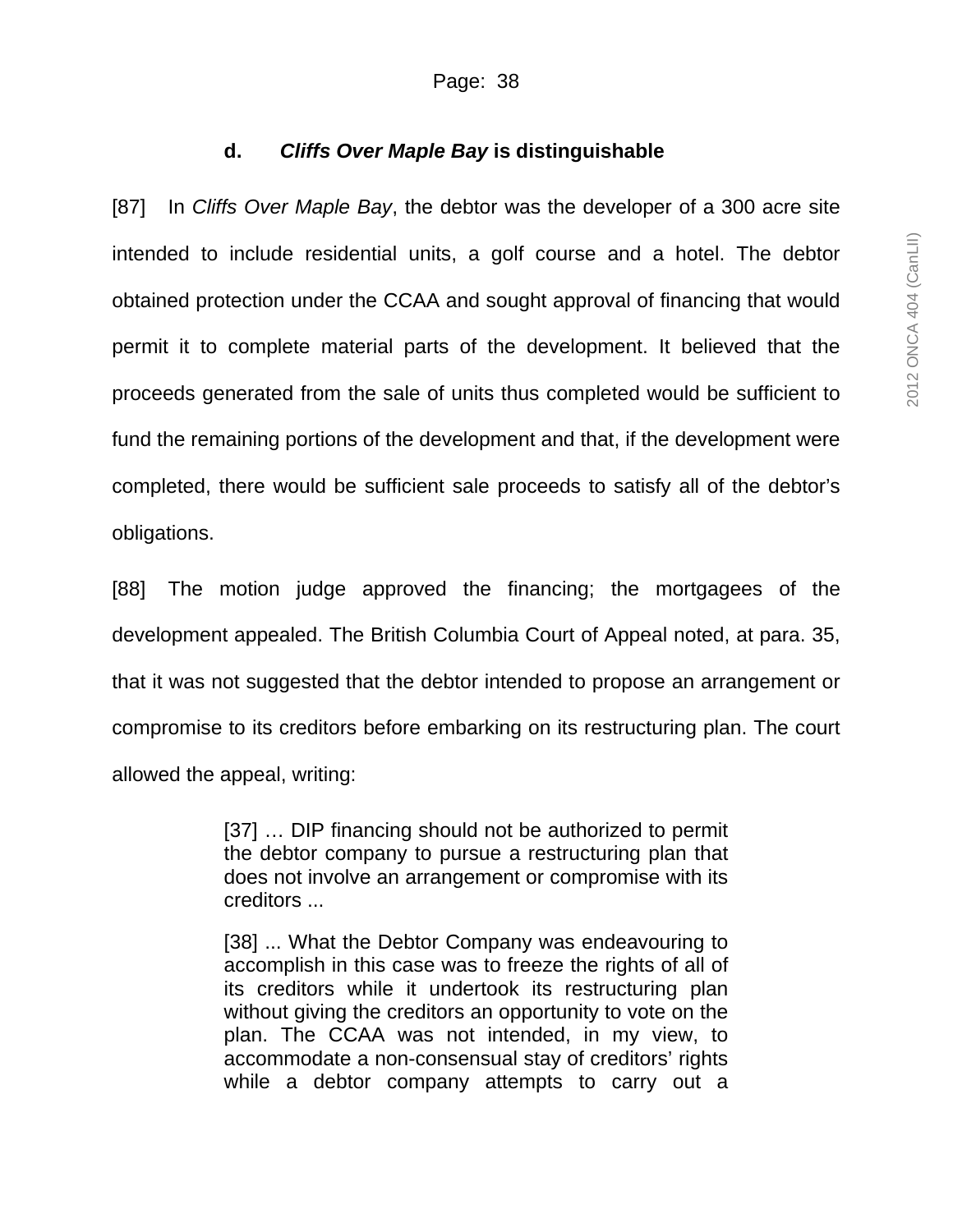restructuring plan that does not involve an arrangement or compromise upon which the creditors may vote.

[89] I agree with the supervising judge that this case can be distinguished from *Cliffs Over Maple Bay*, which turned on the court's finding that the debtor did not intend to negotiate a plan with its creditors.

[90] While Mr. Fung initially indicated that Crystallex's plan was to stay creditors' claims until the arbitration was settled or realized, his more recent evidence was that approval of the Tenor DIP Loan does not preclude further discussions about a plan with the creditors. In submissions before the supervising judge, and again before this court, counsel for Crystallex reiterated that Crystallex intended to exit from CCAA protection as soon as a plan was negotiated with the creditors and approved, and that Crystallex intended to negotiate a plan by the expiry of the stay on July 30, 2012. The supervising judge found that Crystallex intended to negotiate a plan with its creditors. There is some basis in the record for such a conclusion.

#### **(5) The Tenor DIP Loan is not an arrangement**

[91] An arrangement or compromise cannot be imposed on creditors unless it has been approved by a majority in number representing two thirds in value of the creditors: see s. 6(1) of the CCAA.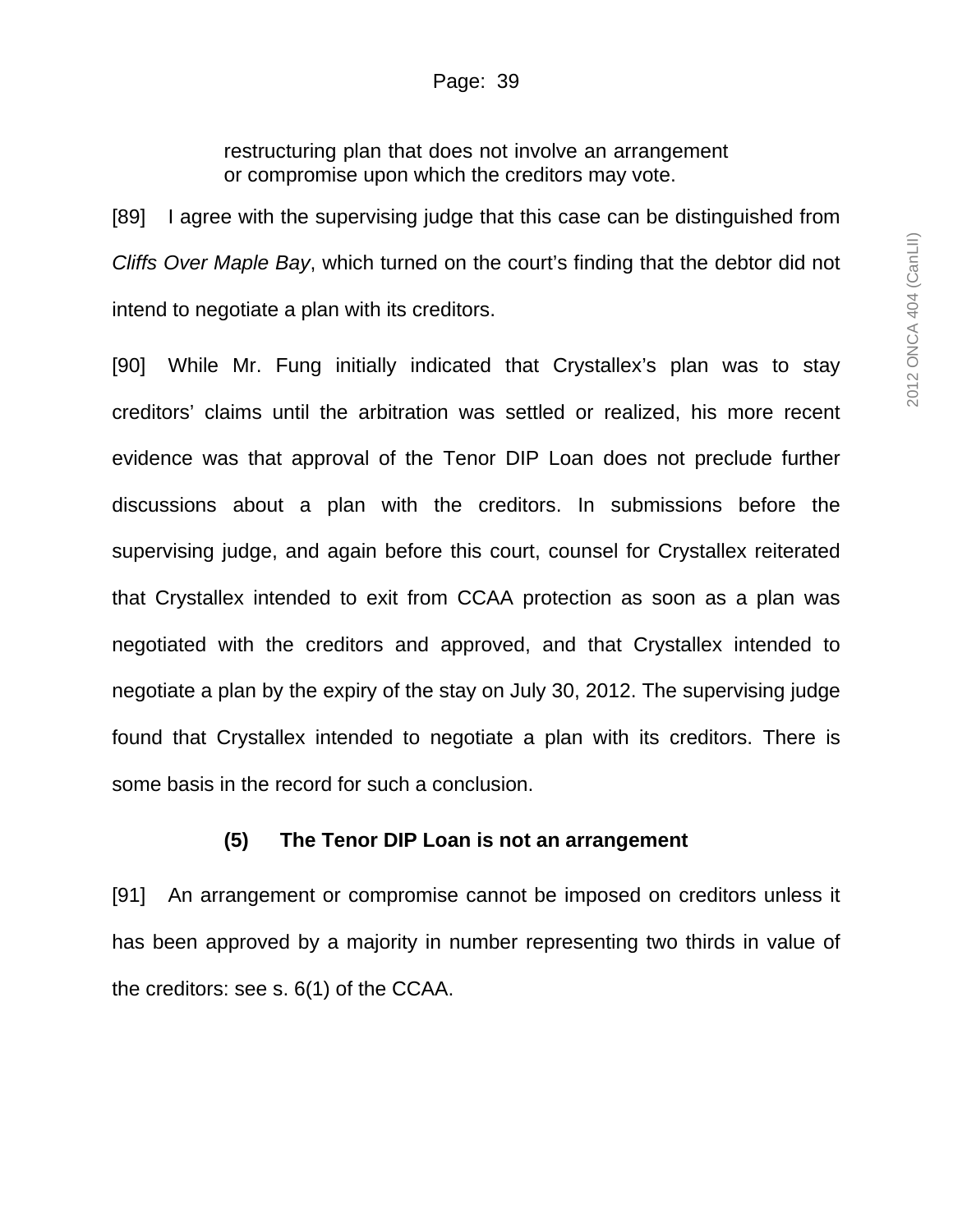[92] The supervising judge rejected the argument that the Tenor DIP Loan was a plan of arrangement or compromise and therefore required the approval of the creditors. He held, at para. 50 of the DIP Financing Reasons:

> A "plan of arrangement" or a "compromise" is not defined in the CCAA. It is, however, to be an arrangement or compromise between a debtor and its creditors. The Tenor DIP facility is not on its face such an arrangement or compromise between Crystallex and its creditors. Importantly the rights of the noteholders are not taken away from them by the Tenor DIP facility. The noteholders are unsecured creditors. Their rights are to sue to judgment and enforce the judgment. If not paid, they have a right to apply for a bankruptcy order under the BIA. Under the CCAA, they have the right to vote on a plan of arrangement or compromise. None of these rights are taken away by the Tenor DIP.

[93] I agree. While the approval of the Tenor DIP Loan affected the Noteholders' leverage in negotiating a plan, and has made the negotiation of a plan more complex, it did not compromise the terms of their indebtedness or take away any of their legal rights. It is accordingly not an arrangement, and a creditor vote was not required. In this case it was within the discretion of the supervising judge to approve the Tenor DIP Loan.

## **C. The Appeal from the Management Incentive Plan Approval Order**

[94] In my view, the supervising judge did not err in principle or unreasonably exercise his discretion in approving the MIP. I see no basis for this court to intervene.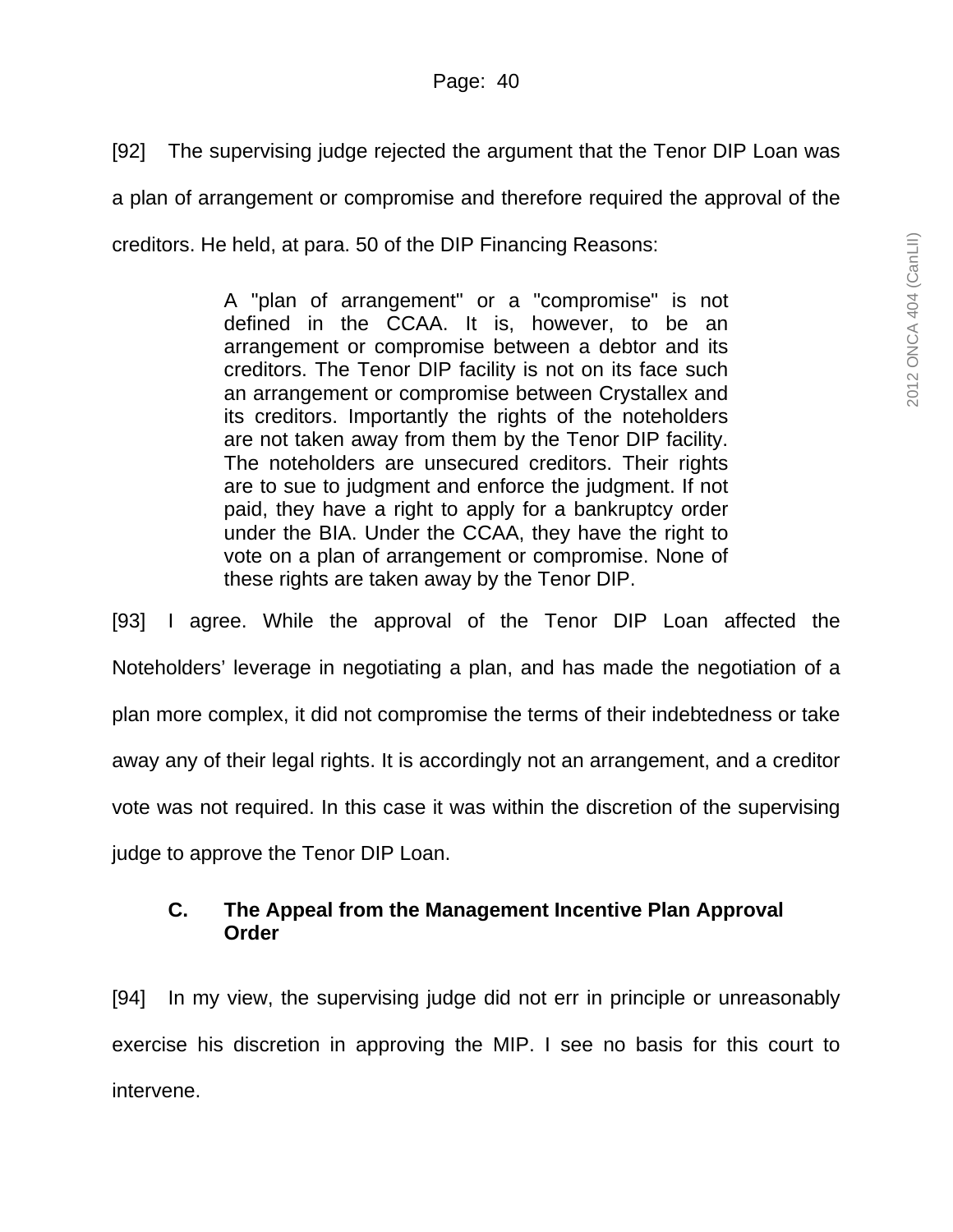[95] As the supervising judge noted, employee retention provisions are frequently authorized before a plan is negotiated. The supervising judge was alive to the exceptionally large amounts that might be paid to beneficiaries of the MIP (including Mr. Fung) in this case. The supervising judge took specific note of the issues that the Noteholders had raised in the past regarding the extent to which the independent committee of the board that recommended the MIP was truly independent, and the steps taken by that committee to address those concerns.

[96] The recommendation of an independent committee of the board that has obtained expert advice is entitled to more weight in the consideration of a MIP than is the recommendation of the board in the consideration of whether financing should be approved under s. 11.2 of the CCAA. The CCAA does not list specific factors to be considered by the court in the case of a MIP. Moreover, the board would have the best sense of which employees were essential to the success of its restructuring efforts.

[97] In addition to considering the recommendation of the independent committee of the board and Mr. Swartz, the supervising judge also reviewed the evidence to consider whether any persons had been included in the MIP who should not have been. He did not rely solely on the board's recommendation.